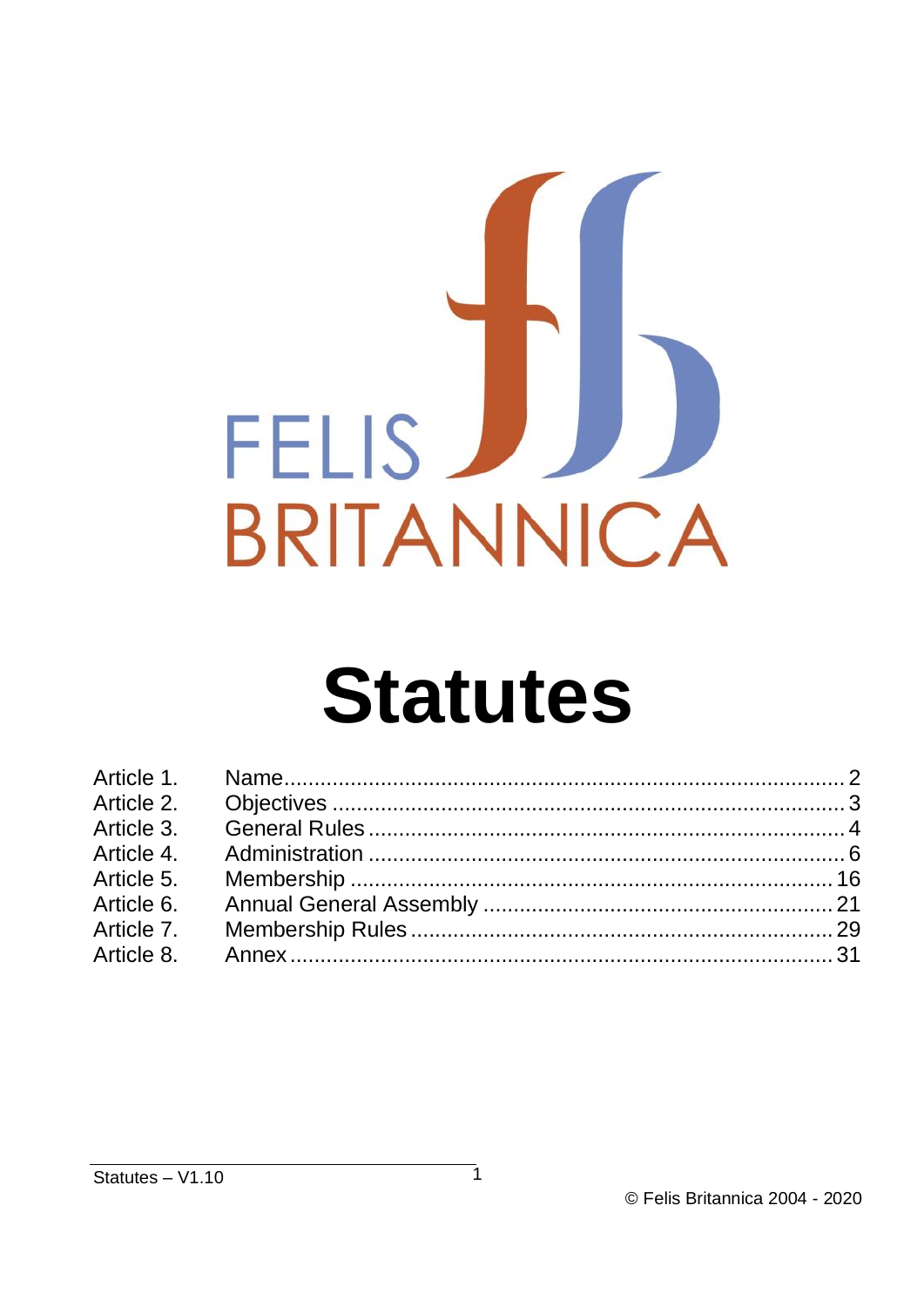### <span id="page-1-0"></span>**Article 1. Name**

- 1.1 The federation shall be known as **FELIS BRITANNICA**.
- 1.2 The United Kingdom shall refer to the geographical territories represented by England, Scotland, Wales, Northern Ireland, the Channel Islands and the Isle of Man.
- 1.3 The address of the federation shall be deemed to be that of the General Secretary of the federation.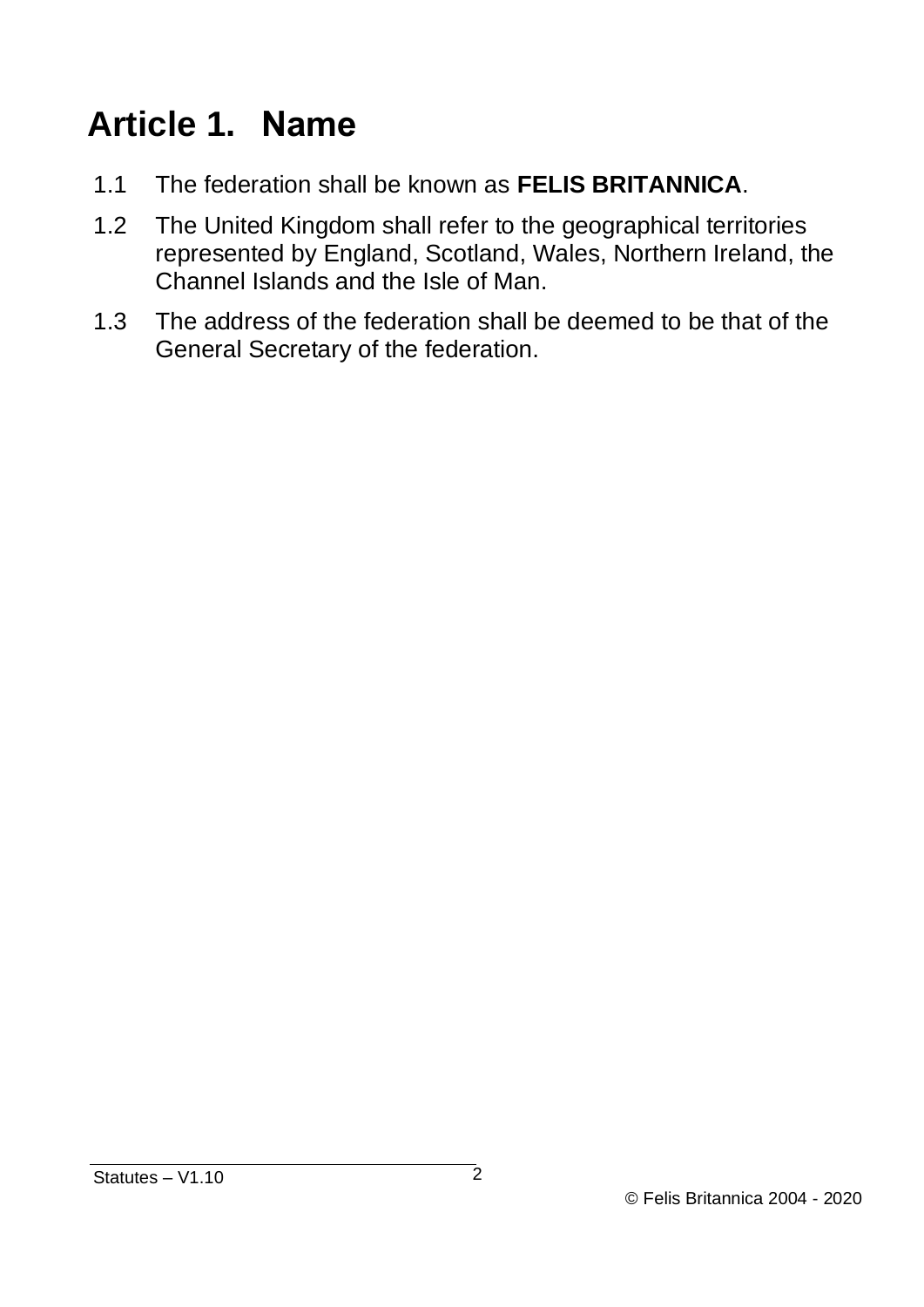#### <span id="page-2-0"></span>**Article 2. Objectives**

- 2.1 The federation shall be a non-profit making organisation.
- 2.2 Felis Britannica is a voluntary association of cat clubs within the United Kingdom that are working together and that have undertaken to follow the Felis Britannica Statutes and rules.
- 2.3 Felis Britannica is a member of FIFe; hence all the clubs that are members of Felis Britannica will be a member of FIFe.
- 2.4 The objectives of Felis Britannica are:
	- a) To continually work to improve the status of the cat in society
	- b) To establish good relationships and maintain good links with relevant government ministries, the media, veterinary institutions and animal welfare agencies
	- c) To actively work against any unsatisfactory mismanagement related to keeping cats
	- d) To keep a common registration database for associated clubs
	- e) To oversee the management and organisation of cat shows in the UK in accordance with the relevant FIFe show rules, and to publish rules relating to national show organisation.
	- f) To work towards a progressive, healthy, cat friendly breeding programme, in line with the FIFe standard, for each breed.
	- g) Not to participate in the breeding of cats where the offspring would not be entitled to registration.
	- h) To represent the UK cat fancy internationally
	- i) To unite and co-ordinate all Member Clubs for the betterment of the UK cat fancy as a whole, independently of each individual club in order to achieve recognition in the international cat fancy.
	- j) To promote the benefits of identity chipping for all cats.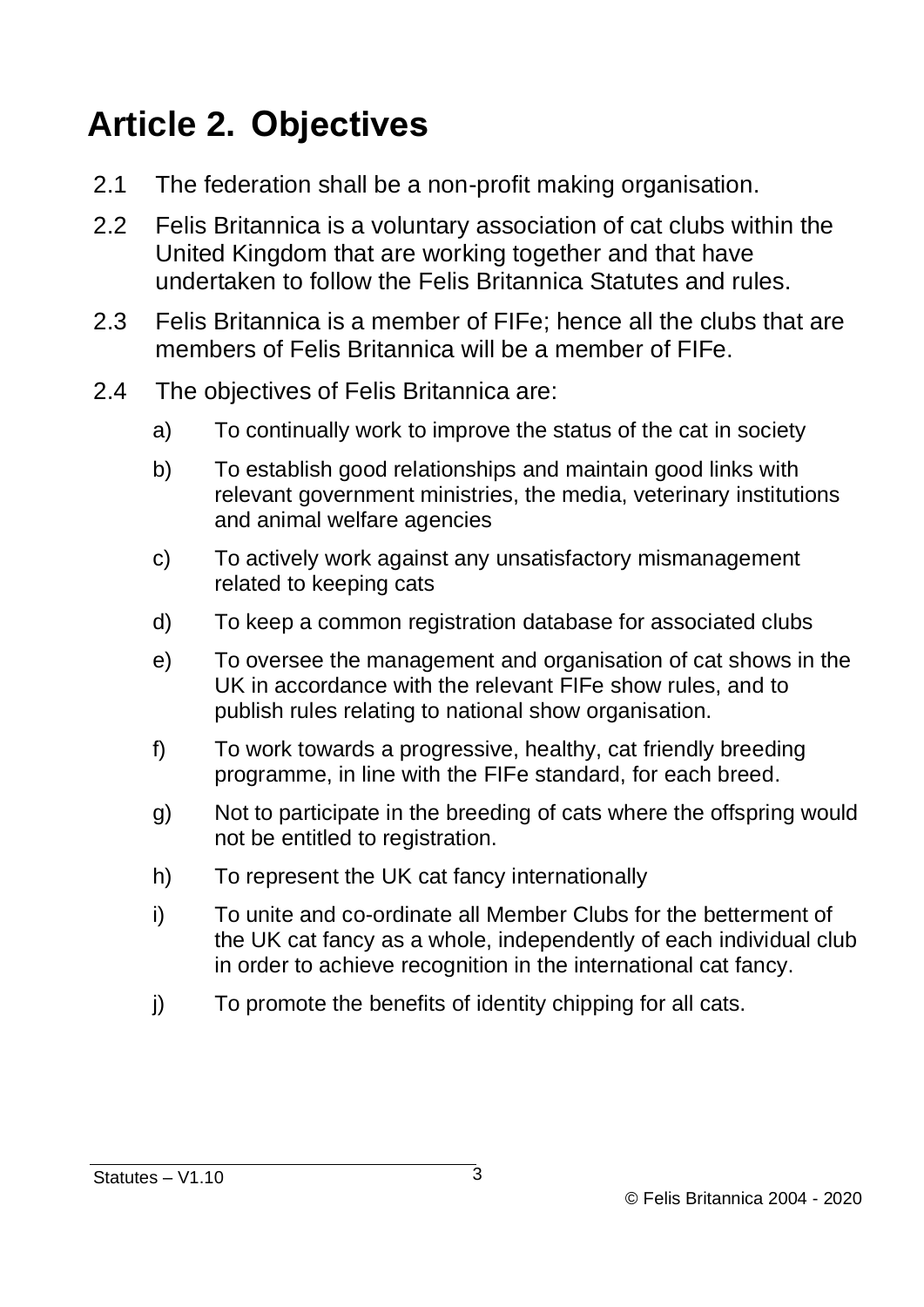#### <span id="page-3-0"></span>**Article 3. General Rules**

3.1 Decision making

Felis Britannica decision-making forums are the Annual General Assembly (AGA), and the Executive Committee.

3.2 Organisational and Financial Year

Felis Britannica's organisational and financial year is the period from January 1st to December 31st.

- 3.3 Changes to the rules and statutes
	- a) In instances where a situation is not adequately catered for in these Statutes, then a decision should be deferred until the next AGA. In urgent situations a decision may be taken by the Executive Committee and shall be ratified at the next AGA.
	- b) In order that changes to the Felis Britannica Statutes be adopted, an absolute majority at an AGA shall be required.
	- c) Changes to the Statutes are effective immediately on a probationary basis, and require ratification at the following AGA. Ratification need only be put to a vote if any formal objection is received from a Member Club during the probationary period, otherwise ratification is automatic. Any objection must be submitted, in writing, as a formal proposal for the AGA.
	- d) Rules that have been voted through at an AGA become effective immediately, unless otherwise agreed at the time.
	- e) For changes to all other rules and national additions to FIFe rules a simple majority shall agree the decision.
	- f) Felis Britannica, the Member Clubs and the individual members shall be bound by the decisions of FIFe.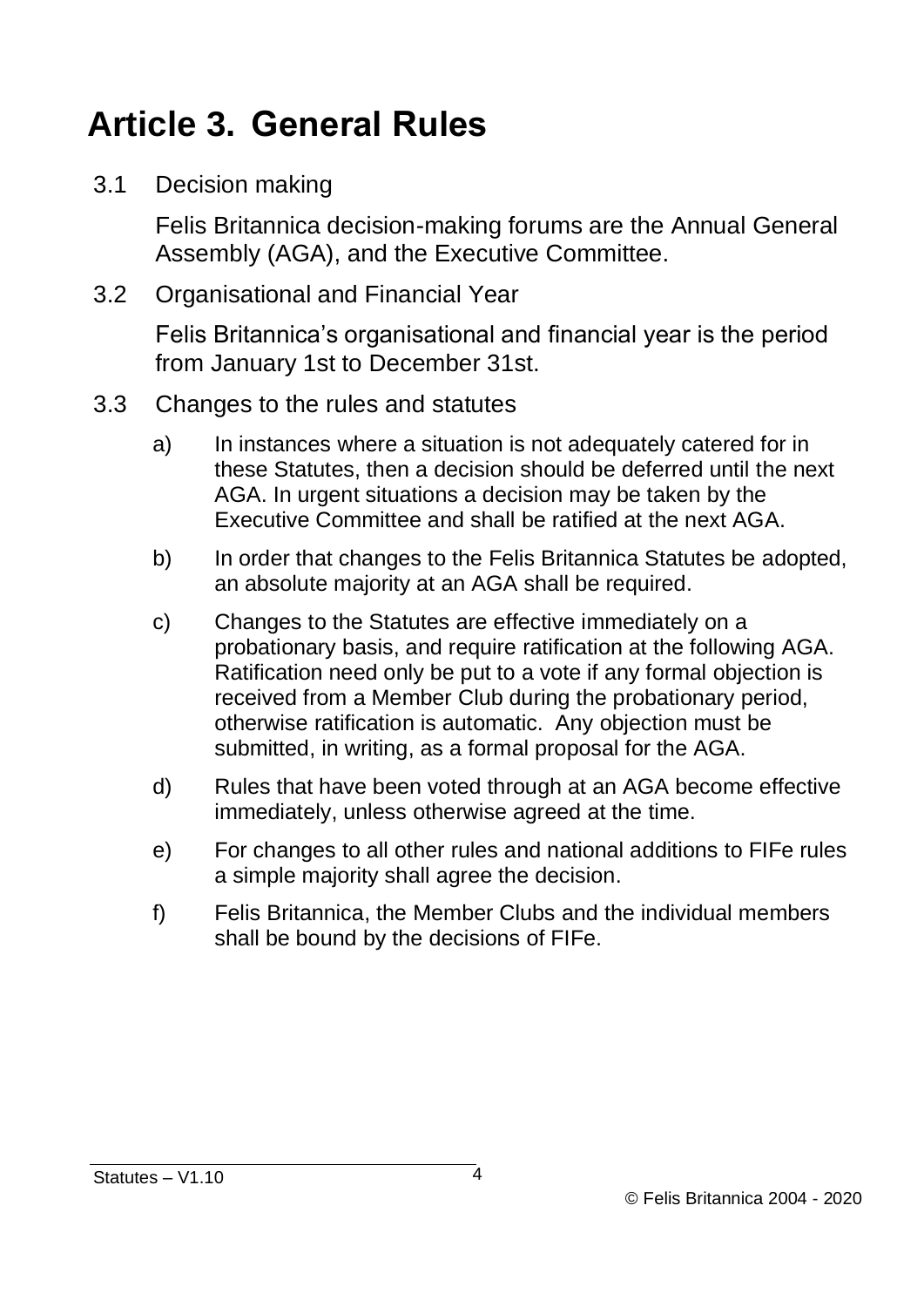- g) Other amendments
	- i) Any amendments/additions to FIFe Statutes and Rules shall be incorporated into those of Felis Britannica automatically, and do not require approval of the AGA.
	- ii) The Executive Committee may rephrase articles in the Statutes and/or Rules where the intent remains the same.
- h) In the case of a conflict between the Statutes and Rules of Felis Britannica and FIFe, the latter shall take precedent.
- 3.4 In all voting, should the result be a tie, the decision shall be that which ensures the status quo shall prevail.
- 3.5
- a) It is not allowed to sell or to hand over cats with FIFe pedigrees to pet shops or similar organisations nor for any experimental research or testing.
- b) It is also not allowed for members of FIFe clubs to offer/trade cats or services, such as stud service, by auction or similar actions, be it in electronic format or at real events.
- 3.6 Winding up of Felis Britannica
	- a) In order to wind up Felis Britannica an Extraordinary General Assembly must be called and a majority of three quarters (3/4) of the Member Clubs voting at the EGA are needed for the resolution to wind up the Federation to be carried. At such an EGA the only item that may be on the agenda shall be the proposal to wind up the federation, and other directly related items.
	- b) In case of the winding up of Felis Britannica, the EGA shall decide for what purpose the assets of Felis Britannica should be used.
	- c) Any monies will go to a feline charity in the event of an EGA not making a decision.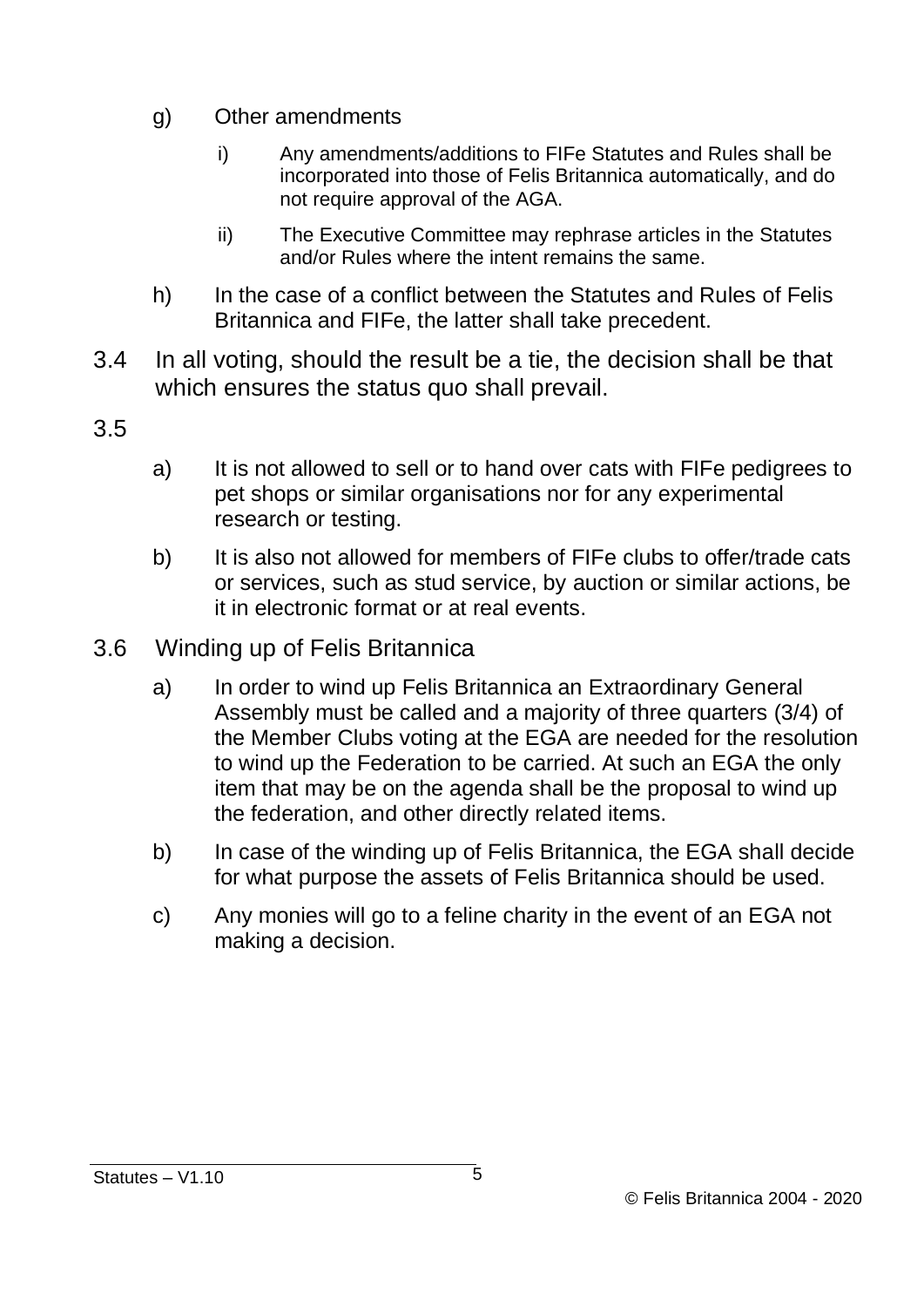#### <span id="page-5-0"></span>**Article 4. Administration**

- 4.1 Executive Committee
	- a) The officers of the Executive Committee shall comprise of an elected President, Vice President, Treasurer, General Secretary, Registrar and the chairpersons of all the commissions.

The officers of the Executive committee shall not hold any other office within Felis Britannica.

- b) The supplementary members shall be elected as deputies for four (4) of the posts: Vice President, Treasurer, General Secretary and Registrar. Deputies for the commission chairs will be elected by the Annual General Assembly from among the members of each commission. This election shall take place after the elections are completed.
- c) If the Vice President, Treasurer, General Secretary or Registrar are unavailable, or otherwise occupied, and therefore unable to fulfil their official duties on a particular occasion, then their deputy shall fulfil their duties. The Vice President deputises for the President, should the President be otherwise occupied.
- d) In order to be quorate five (5) of the seven (7) members of the Executive Committee or their deputies must be present at each meeting. This number is necessary for binding decisions to be taken. In other circumstances only recommendations may be made, which need to be ratified at a future meeting.
- e) The President may participate in all discussions, but only has a casting vote, should there be a tie. This shall also be true for the Vice President when he/she is deputising for the President.
- f) All decisions taken by supplementary members are as if the full Executive Committee member were voting, and shall be binding.
- g) The Executive Committee will come in to power at the first committee meeting following the AGA; this meeting is if at all possible to take place the same day as the AGA. The Executive Committee should also during the first meeting nominate the advisor to the FIFe General Assembly.
- h) The Executive Committee is also to issue the Commission mandates. The Executive Committee will outline the duties and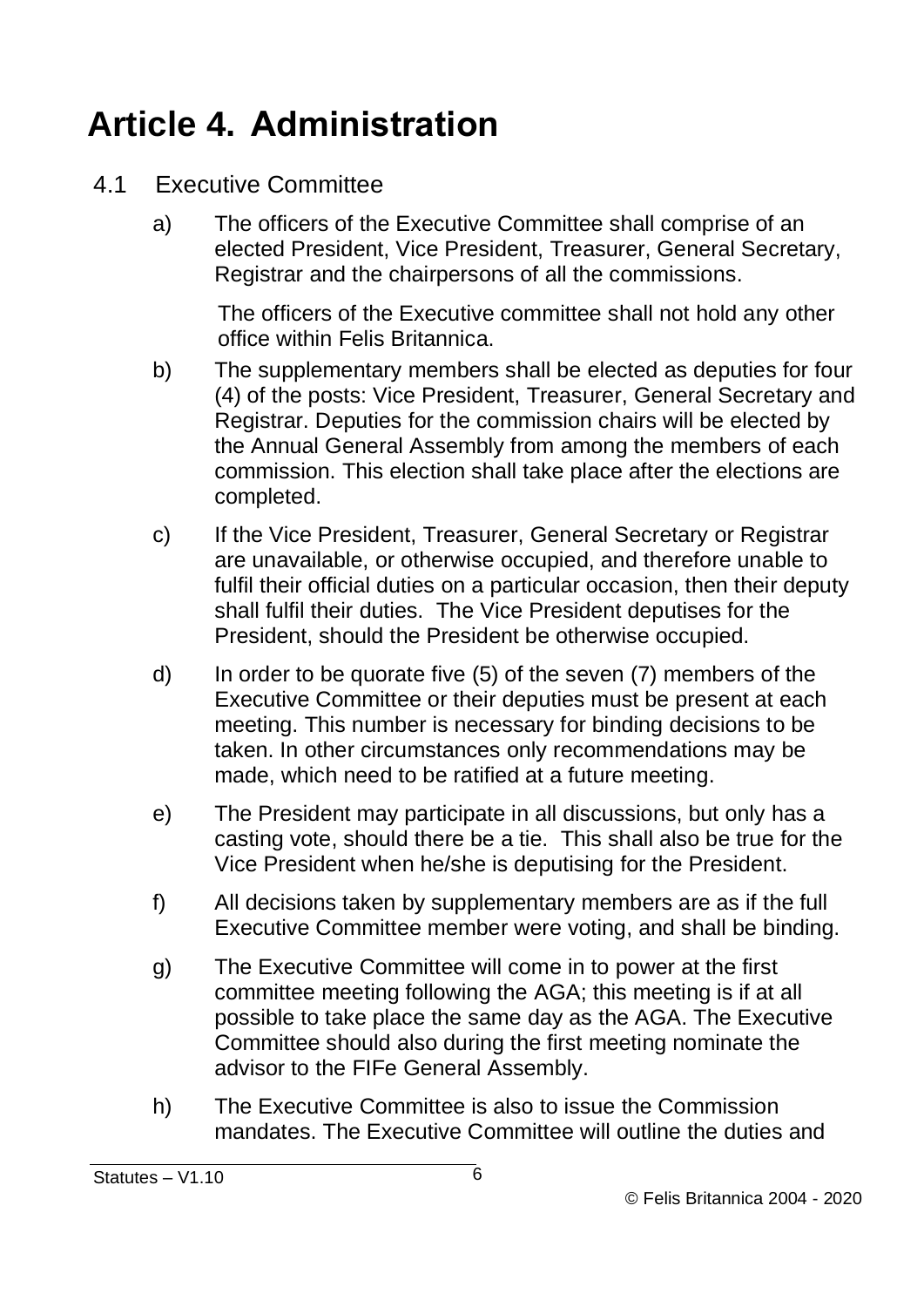undertakings for each Commission and there will be a documented mandate prepared specific to each of the **Commissions** 

- i) Should an Executive Committee member resign before the expiry of his/her term then their supplementary member shall take his/her place for the remainder of the term and be ratified at the next AGA. The Vice President shall stand in for the president as necessary.
- j) The Executive Committee may by co-option fill any position that is or becomes vacant. Member clubs will first be invited to propose candidates for these positions. The Executive Committee will select from such individuals such person as deemed suitable. If no candidates are forthcoming within 21 days of invitation the Executive Committee may select a suitable candidate.
- k) Any position filled between AGA's through co-option shall end at the following AGA, and shall therefore be open for nomination and election. The co-opted individual shall be treated as an incumbent, coming to the end of their term, and subject to article 6.17c).
- l) Any officer of the Felis Britannica Executive Committee or Felis Britannica Commission may or may not receive an annual honorarium previously determined at an AGA
- 4.2 Executive Committee responsibility
	- a) The Executive Committee is the decision making body and is responsible for the administration of the organisation between General Assembles.
	- b) The Executive Committee is subject to the decisions made by the AGA or any extraordinary general meetings
	- c) The Executive Committee/Commission must resolve any issue on the agenda.
	- d) The Executive Committee's undertakings are in particular:
		- i) To ensure that any decisions made at the AGA are implemented.
		- ii) To ensure that rules and statutes are complied with.
		- iii) To be responsible for and administer the property and assets of the federation.
		- iv) To supply the external examiner with the relevant financial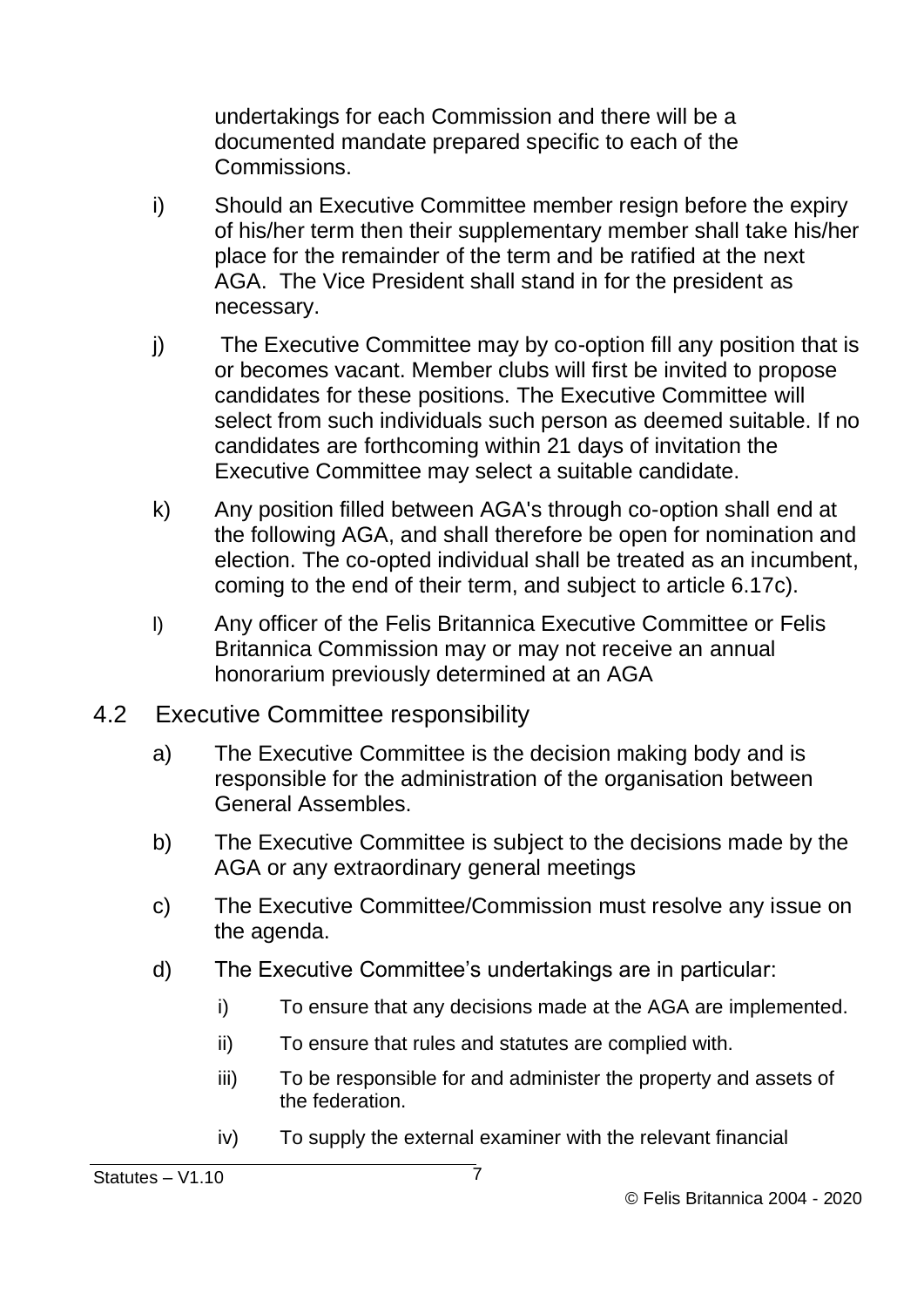documents according to 6.26 and administrate the AGA.

- v) To ensure that the registrations are processed and returned within twenty eight (28) days of the registrar receiving the complete and correct paperwork.
- vi) To ensure that any shows held are in accordance with the rules of FIFe and Felis Britannica.
- vii) To prevent any transgressions of FIFe or Felis Britannica's rules and to enforce/police such rules with due diligence using the DC process.
- viii) To annually present to the AGA a summary of the activities undertaken by the Executive Committee.
- ix) Training within Felis Britannica
- x) Developing Felis Britannica
- e) Deleted
- 4.3 Executive Committee member functions

President:

- Represents Felis Britannica internally and externally;
- Presides over Executive Committee meetings;
- Serves as delegate at the FIFe General Assembly;
- Ensures that the Felis Britannica GA delegate and advisor are in attendance at all FIFe GA meetings

Vice President:

• Deputises for the President as and when necessary

Treasurer

- Is responsible for the financial administration of the organisation;
- Will give the Executive Committee regular/continual reports of the state of financial affairs of Felis Britannica

General Secretary

- Centralises the activities of the Executive Committee under the supervision of the President;
- Is responsible for Internal PR activities;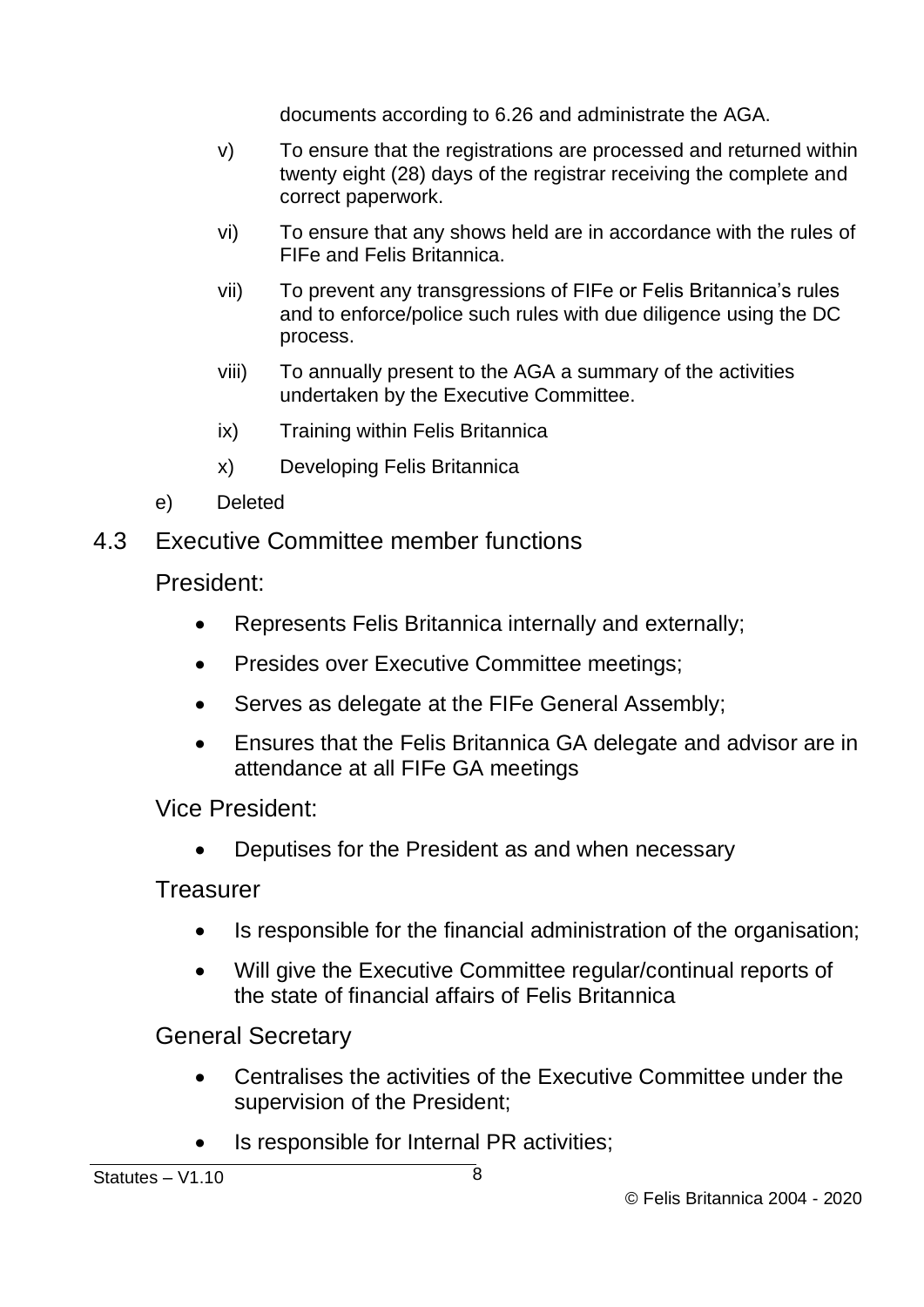- Collates, distributes and oversees day to day correspondence (incoming and outgoing):
- Liaising with Member Clubs and with FIFe General Secretary;
- Responsible for arranging minute taking at all official Executive Committee meetings and the AGA;
- Preparation of all official documentation;
- Coordination and organisation of the AGA;
- Ensures that all Executive Committee responsibilities relating to the AGA, as detailed in Article 6, are fulfilled.
- 4.4 Invitation to Executive Committee and Commission meetings.
	- a) The Executive Committee will convene on the initiative of the President or when at least half the committee has demanded that a meeting is to be held. Invitations to meetings are to be sent to members of the Executive Committee and supplementary members no less than 14 days ahead by the General Secretary of Felis Britannica.
	- b) The Executive Committee is only able to make legal / binding decisions so long as all the committee members have been invited to the meeting.
	- c) Voting rights may not be exercised by proxy.
	- d) In particularly urgent cases the President/Chairperson may take the decision that a matter should be decided either by receipt of opinion in hard copy format from the relevant Executive Committee/Commission member or through telephone conferencing followed by corroboration in hard copy format. Any such decisions must be ratified at the next convened meeting.
	- e) In the case that any of the Commission chairpersons cannot attend a committee meeting then the elected deputy will attend on behalf of the Commission.
	- f) For Felis Britannica's Commissions the same procedure for meetings and voting as for the Executive Committee is applicable.
- 4.5 Minutes
	- a) Minutes shall be taken at any meetings held by the Executive Committee and the Commissions of Felis Britannica. The minutes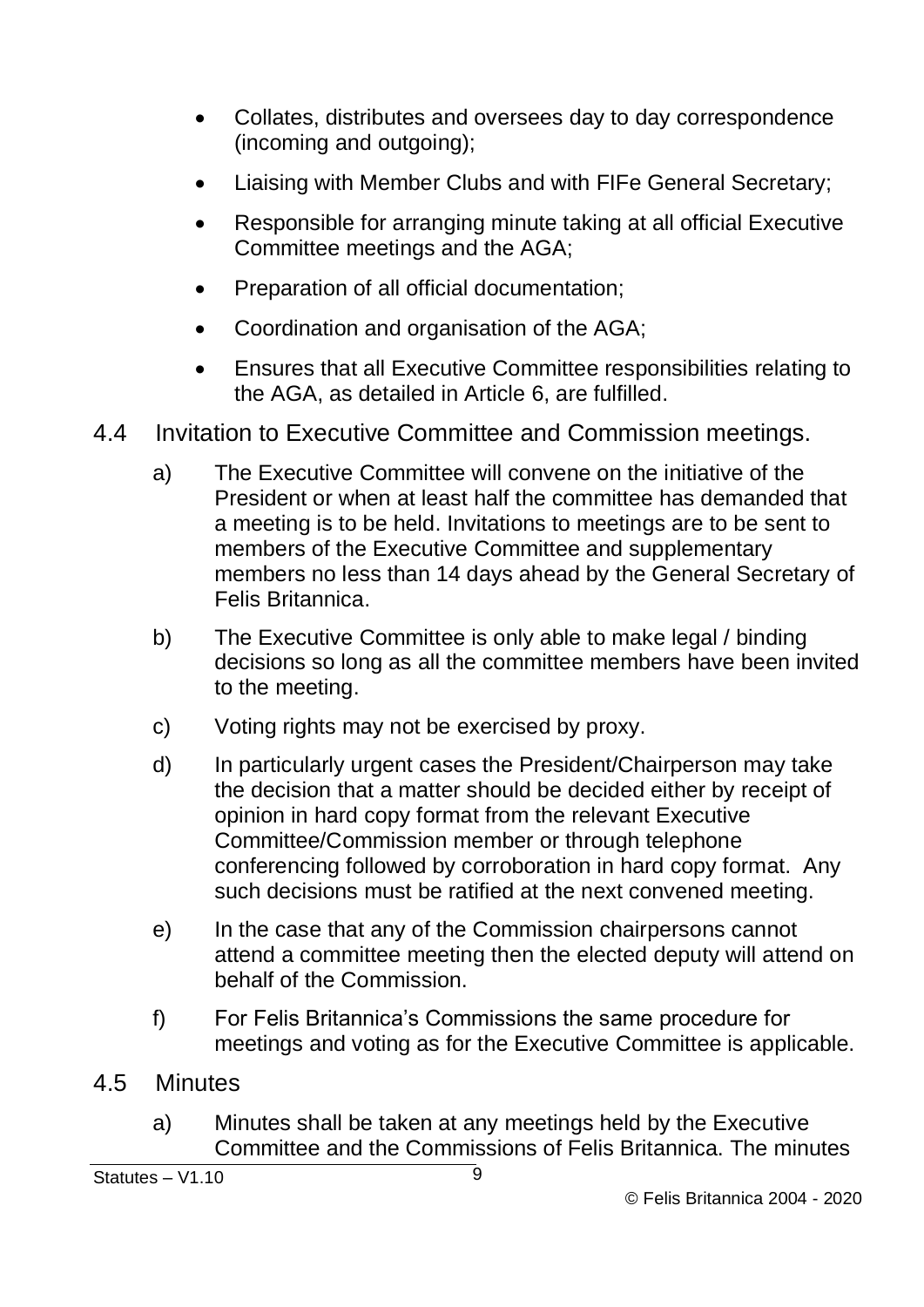shall be checked and signed by the person chairing the meeting and a person nominated to check the minutes. Any objections or differences in opinion shall be noted in the minutes.

- b) All minutes shall be uniquely identified, clearly indicating which committee/commission they relate to, the year in which the meeting took place and a chronological index to identify the meeting, starting from one (1) at the beginning of each year.
- c) Copy of minutes should be sent to all Member Clubs within 62 days from the date of the meeting, and be available to all individual members for inspection.
- 4.6 To delegate the right to make a decision
	- a) The Executive Committee may in certain circumstances delegate their right to make a decision to the Felis Britannica Commissions or other officers/sub-committees appointed by the Executive Committee.
	- b) Anyone making decisions with the support of the Executive Committee must notify the Executive Committee of any decisions made.
- 4.7 Notification of decision

Any decisions concerning a Member Club or individual person must be notified to them in writing in order for the decision to come into effect.

- 4.8 Budget and organisation plan
	- a) The Executive Committee shall prior to the AGA, propose a budget and an activity plan for Felis Britannica activities for the year ahead.
	- b) Each of the Felis Britannica Commissions shall, each year, submit a projected budget and organisation plan for the Commission to be presented to the Executive Committee at a time that is determined by the Executive Committee.
	- c) The Executive Committee shall make any amendments to budgets and plans as deemed necessary based on the obligations and undertakings of Felis Britannica, the financial state, or the projected development of Felis Britannica.

4.9 Felis Britannica Judges conference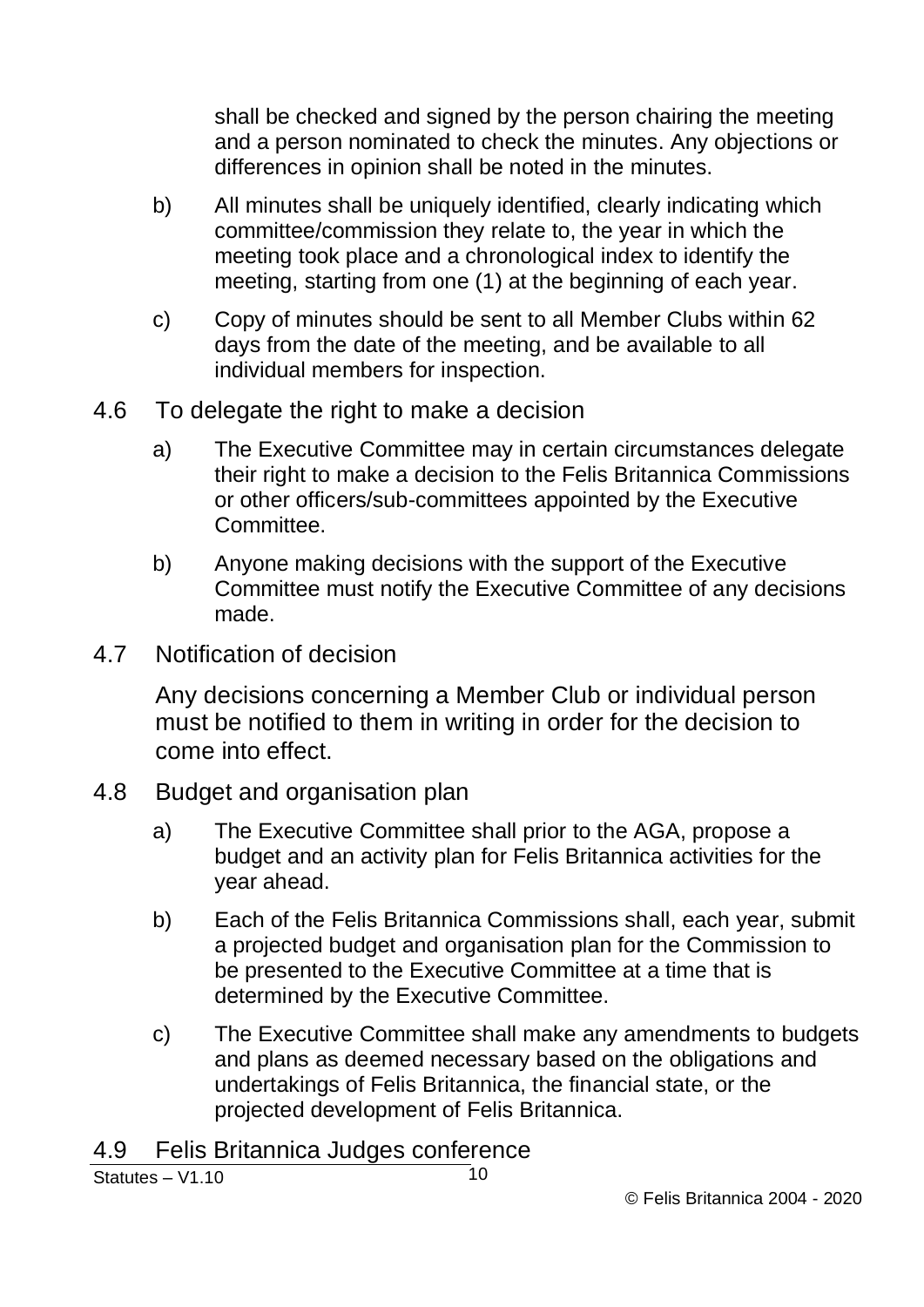Felis Britannica shall once a year arrange for a judges conference to be held for all UK FIFe judges, pupils and stewards that are members of a Felis Britannica Member Club.

- 4.10 Felis Britannica Commissions
	- a) The Chairperson of each Commission shall be elected at the AGA
	- b) Nominations for Commission posts are to be received from the Member Clubs.
	- c) Each Commission consists of a chairperson. The Breeding, Health & Welfare Commission shall have four (4) Commission members plus Registrar and/or Deputy Registrar and two (2) reserve members. The Show Commission will have five (5) commission members and (2) reserve members.
	- d) deleted
	- e) The Chairperson and 2 other Commission members must be present at every Commission meeting apart from the DC which does not require Commission meetings.
	- f) There are two (2) functional Felis Britannica Commissions and a Disciplinary Commission; the latter operates independently of all other Felis Britannica committees, including the Executive Committee.
	- g) Felis Britannica Breeding, Health & Welfare Commission
		- i) Advisory body for issues relating to FIFe registrations, validations, health & welfare directives.
		- ii) National breeding issues, including unrecognised breeds
		- iii) Registration procedures, including support infrastructure e.g. software.
		- iv) Health, welfare and husbandry.
		- v) Liaison with political bodies regarding any and all legislation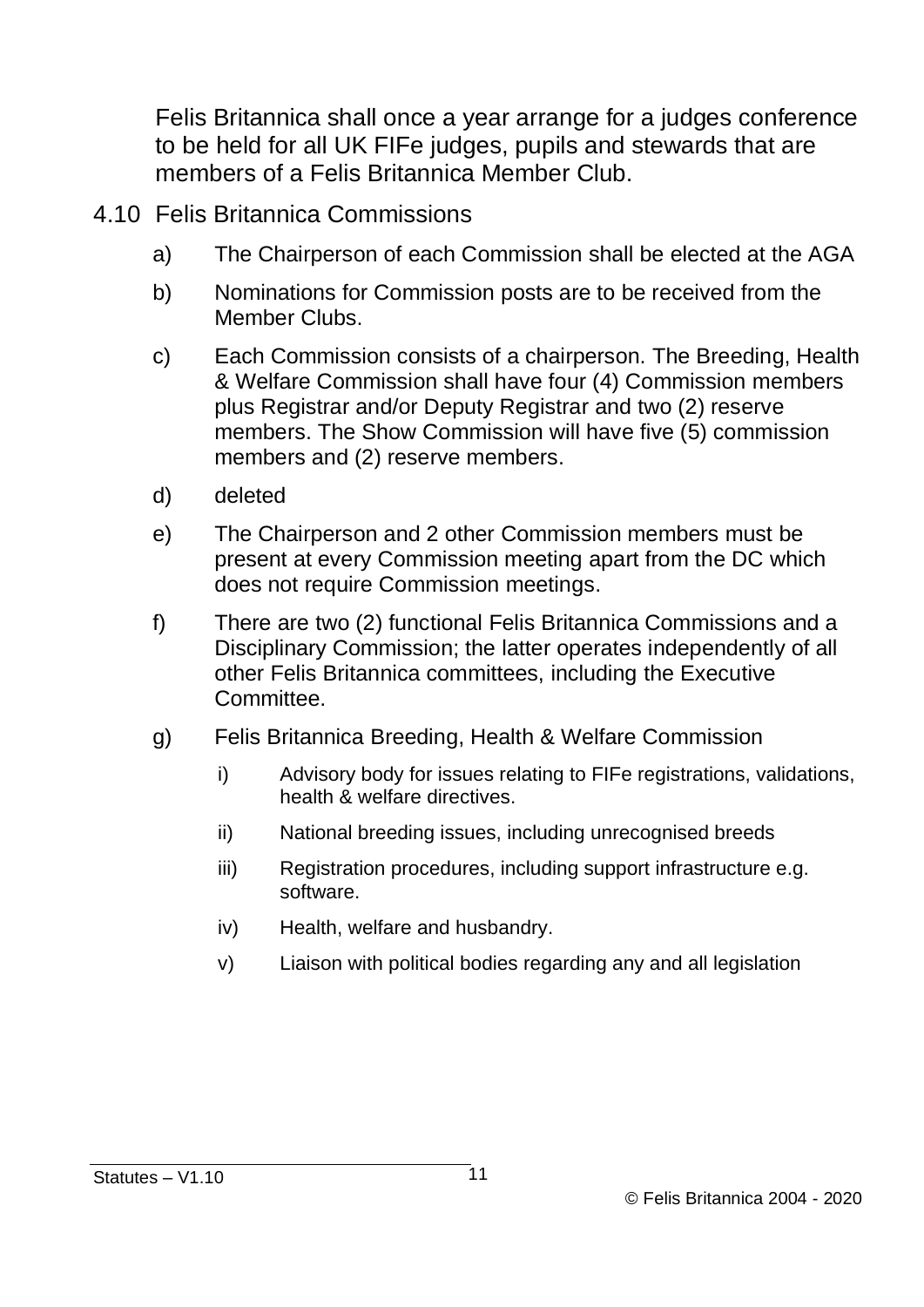affecting cats.

- vi) Liaison with FIFe LO and Health & Welfare Commissions.
- vii) Issue validation licences to clubs, and collate all validations.
- viii) Issue registrations licences.
- ix) Training in registration procedure for clubs.
- x) Evaluation of AGA proposals relating to 4.10g)i). Evaluate, collate and where necessary merge said proposals.
- xi) Responsible for distribution of any changes to Member Clubs.
- h) Deleted
- i) Deleted
- j) Deleted
- k) Felis Britannica show and competition rules Commission
	- i) Advisory body for issues relating to FIFe shows and national Felis Britannica shows.
	- ii) Issue show licenses.
	- iii) Show support software, recommended equipment, training and advice.
	- iv) Felis Britannica and FIFe show rules. FIFe rules are always in effect. Should Felis Britannica show rules conflict with FIFe show rules, the FIFe rules will always take precedent
	- v) Felis Britannica Show activities
	- vi) Annual Points Award.
	- vii) Annual Winners Show.
	- viii) Liaison with FIFe show Commission.
	- ix) Evaluation of AGA proposals relating to 4.10i)i). Evaluate, collate and where necessary merge said proposals.
	- x) Responsible for distribution of any changes to Member Clubs.
	- xi) Co-ordinate, collate and issue Show calendar.
- 4.11 Felis Britannica Disciplinary Commission (DC)
	- a) The DC is the processing body for all disciplinary proceedings concerning Felis Britannica activities. These activities may concern a Member Club or individual members of Felis Britannica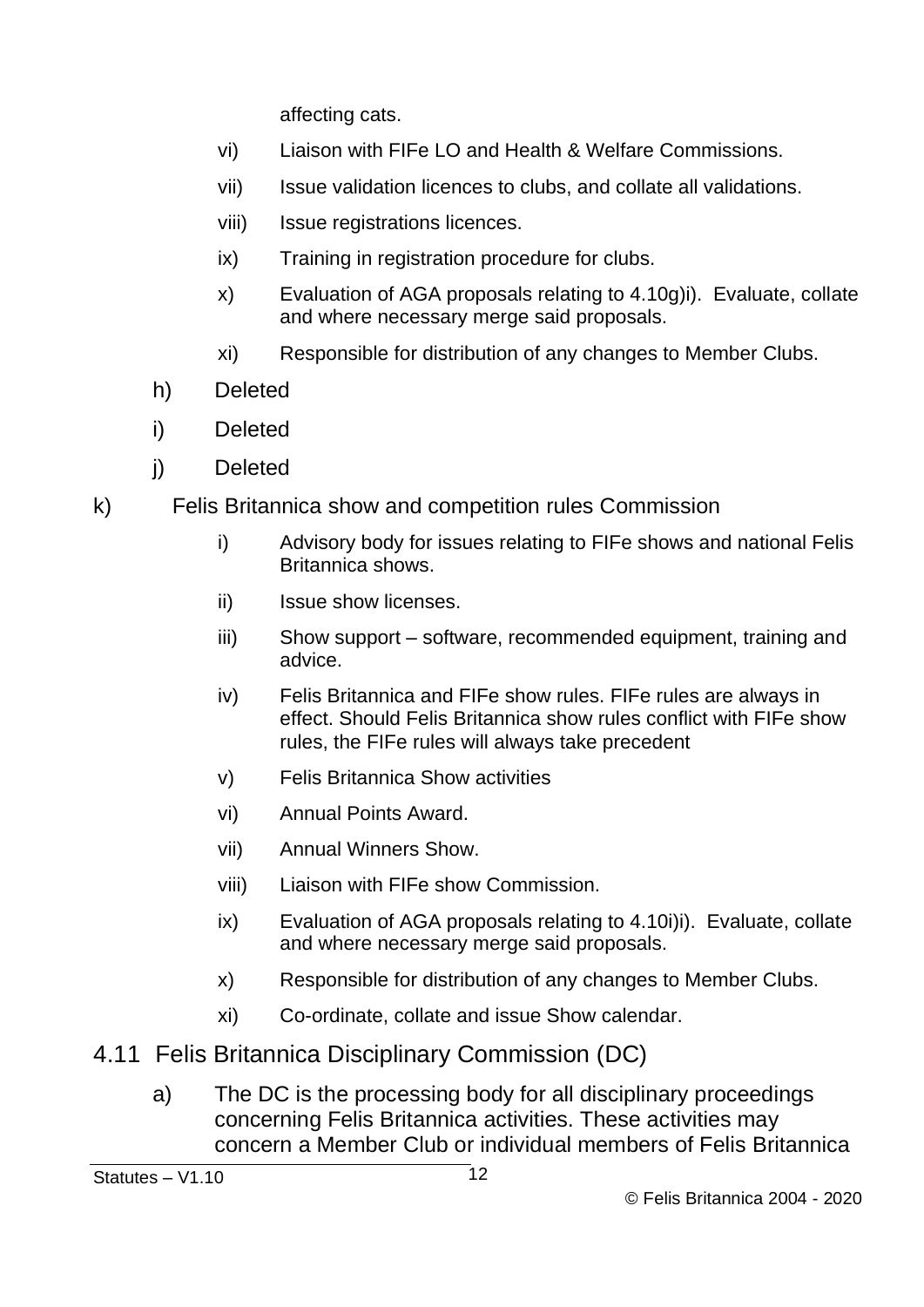Member Clubs.

- b) The DC has three (3) separate functions. These functions are:
	- i) Investigations
	- ii) Disciplinary Hearing
	- iii) Appeals
- c) The Felis Britannica Disciplinary Process is conducted under the guidance of the "Felis Britannica Disciplinary Process" document. Reference should be made to this document and its accompanying document "Felis Britannica Fixed Penalties" for any matters pertaining to DC due process, Disciplinary Process Rules, Penalties and Publication of Disciplinary outcomes.
- d) The DC is headed by the Disciplinary Commission Officer (DCO), who shall act as secretary in all matters pertaining to the Disciplinary Process. The Disciplinary Commission Officer (DCO) shall be elected at an AGA for a term of office.
- e) The DC shall act in an independent manner from the other Felis Britannica Commissions and the Executive Committee.
- 4.12 The DC should submit to the AGA a report of activities undertaken in the past year.
- 4.13 Each Commission chairperson, except for the DC, shall also serve as part of the Felis Britannica Executive Committee.
- 4.14 Each Commission (apart from the DC) should elect themselves a Commission Secretary who shall:
	- a) Prepare meetings of the Commission.
	- b) Unless decided otherwise by the chairperson of the meeting the secretary should sign any external/outgoing communications made by the Commission.
	- c) Annually put together a statement of activities for the past year for the Commission
	- d) Take and distribute the minutes of the meeting.
- 4.15 Felis Britannica Commissions shall deal with matters and take decisions as assigned to them as well as serving as advisory bodies in accordance with the rules of Felis Britannica and FIFe.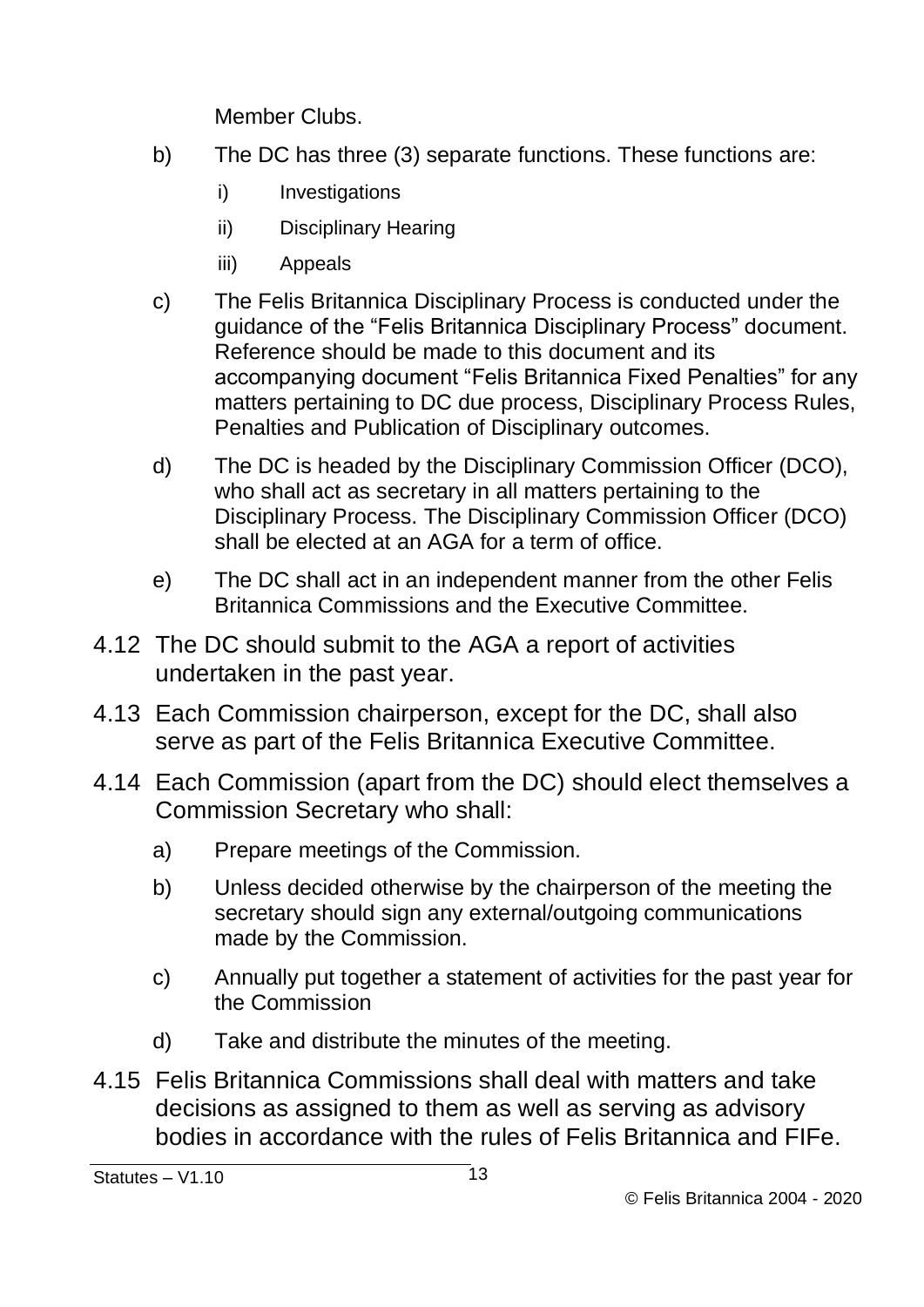- 4.16 Decisions made by the Commissions, with the exception of the DC, may be appealed against to the Executive Committee.
- 4.17 Ahead of the AGA each Commission should:
	- a) Submit to the Executive Committee a summary of the activities for the past year as well as a written plan for the activities of the forthcoming year.
	- b) Make recommendations with regards to proposals that have been submitted and that fall within the area of responsibility of the **Commission**
- 4.18 Functions of members within Felis Britannica Commissions
	- a) Commission chairperson
		- i) Leads the work and activities within the Commission.
		- ii) Coordinates communication and activities between the Commission and the Executive Committee.
		- iii) Reports to the Executive Committee current activities and affairs dealt with by the Commission.
- 4.19 The EC shall appoint a Judges Co-ordinator to oversee the following activities:
	- a) Advisory body for issues relating to FIFe's breed standards and rules for judges, pupils and stewards.
	- b) Organisation of Felis Britannica judges conference and other seminars/training for judges/pupil judges/stewards.
	- c) Handle pupil judging applications
	- d) Keeping a register of pupils and judges
	- e) Judges exams
	- f) Evaluation of AGA proposals relating to 4.10h)i). Evaluate, collate and where necessary merge said proposals.
	- g) Liaison with FIFe judges Commission
	- h) Responsible for distribution of any changes to Member Clubs.
- 4.20 The EC shall appoint a Rules Co-ordinator to oversee the following activities:

Statutes – V1.10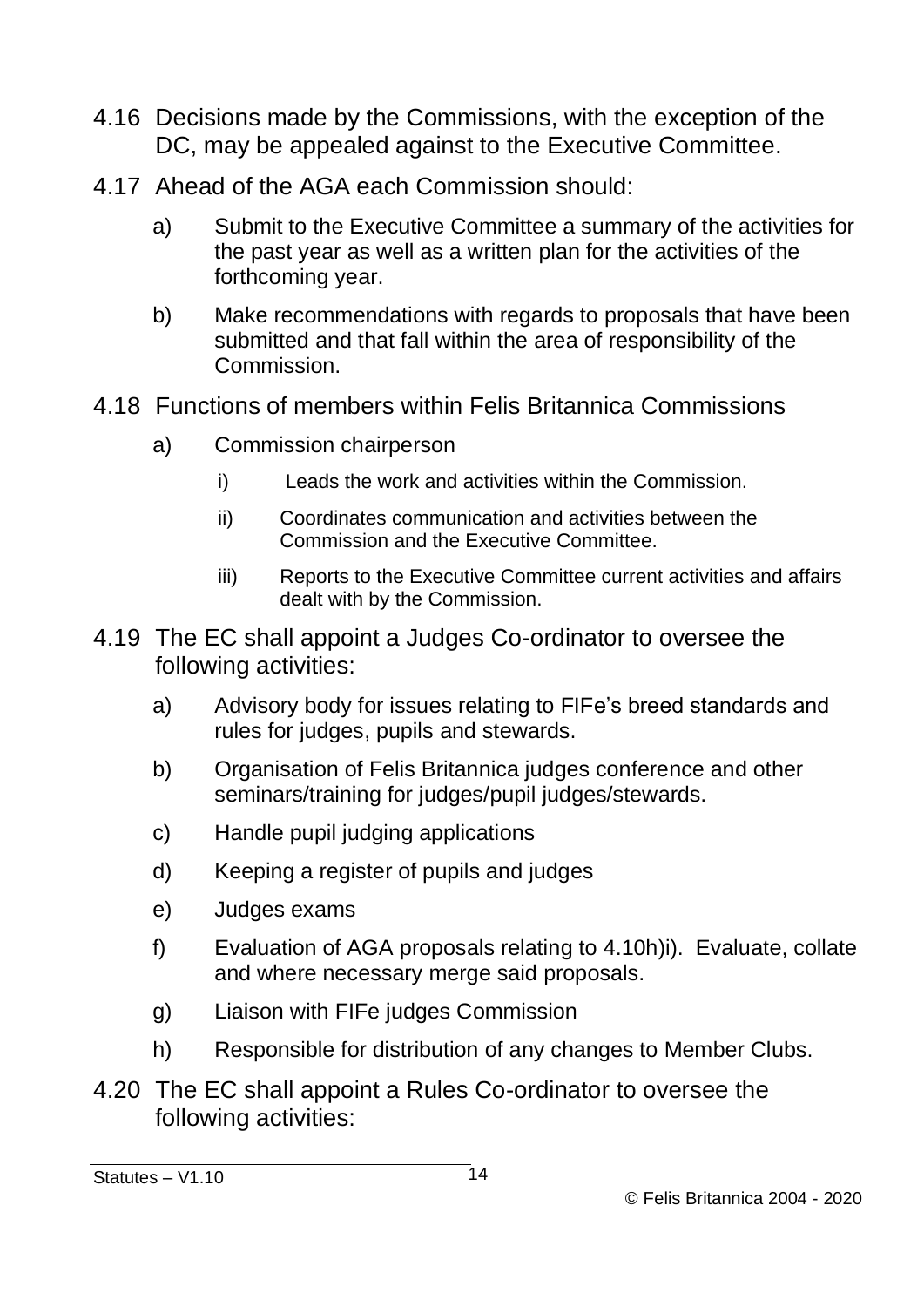- a) Advisory body for issues relating to FIFe and Felis Britannica rules/statutes.
- b) Ongoing evaluation of rules and statutes.
- c) Evaluation of all AGA proposals relating to rule changes, including those reviewed by the other Commissions.
- d) The Commission should in all possible instances highlight the relevant paragraph in the rules that the proposal concerns. This should be included in the documentation sent with the invitation to the AGA.
- e) Following the AGA amend the rules accordingly in cooperation with the Executive Committee and Commissions.
- f) Interpretation of rules where a dispute arises.
- g) Evaluate rules/statutes of clubs applying to join Felis Britannica, and advise the Executive Committee accordingly.
- h) Responsible for distribution of any changes to Members Clubs.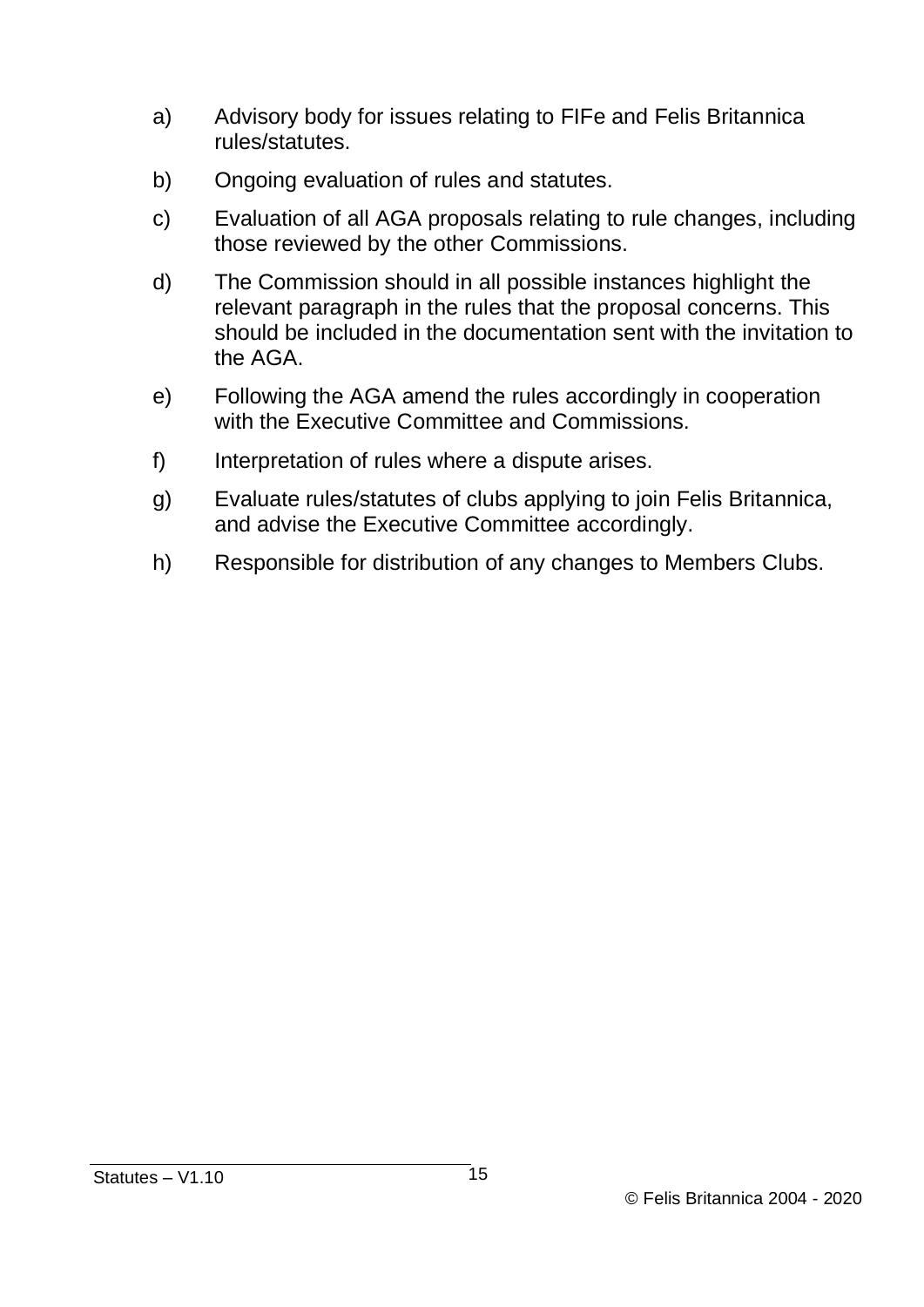## <span id="page-15-0"></span>**Article 5. Membership**

- 5.1 Any non-profit making club organised for the purpose of holding or managing cat shows and/or any other purposes consistent with those of Felis Britannica may apply for membership.
	- a) The club may apply to be either a Full Club or an Affiliate Club:
		- i) Full Member Clubs pay a full membership fee, as specified in 5.15. The club has full voting rights, as specified, may hold shows subject to being granted a licence by the Federation, may choose to do registration checking subject to agreement/licence by the Federation. The club may process title validations, subject to a license being granted. The club may use the FIFe logo and the federation logo on all its official publications. A Full Member Club may have full and associate individual members.
		- ii) Affiliate Member Clubs pay an affiliate membership fee as specified in 5.15. The club has NO voting rights and can only have associate individual members. It does not participate directly in federation business. Affiliate Member Clubs gain the right to claim to be part of Felis Britannica, use the Felis Britannica & FIFe logos, be promoted by Felis Britannica and at the discretion of the Show Commission hold shows. An Affiliate Member Club may apply to become a Full Member Club whenever it wishes, providing it meets the criteria and pays the correct fees.
	- b) 'Member Club' refers to Full Member Clubs only. 'Club' refers to both Full Member and Affiliate Member Clubs.
- 5.2 Membership will only be considered after the Executive Committee receives a written application including:
	- a) a copy of the club's Rules and Regulations;
	- b) A list of officers with their addresses;
	- c) a list of the names and addresses of all Full Members in good standing at the date of application (*not applicable for affiliate clubs);*
	- d) deleted;
	- e) payment for the current year's fees and/or subscriptions which is refundable if applicant is not accepted;
	- f) such other information as the Executive Committee may require.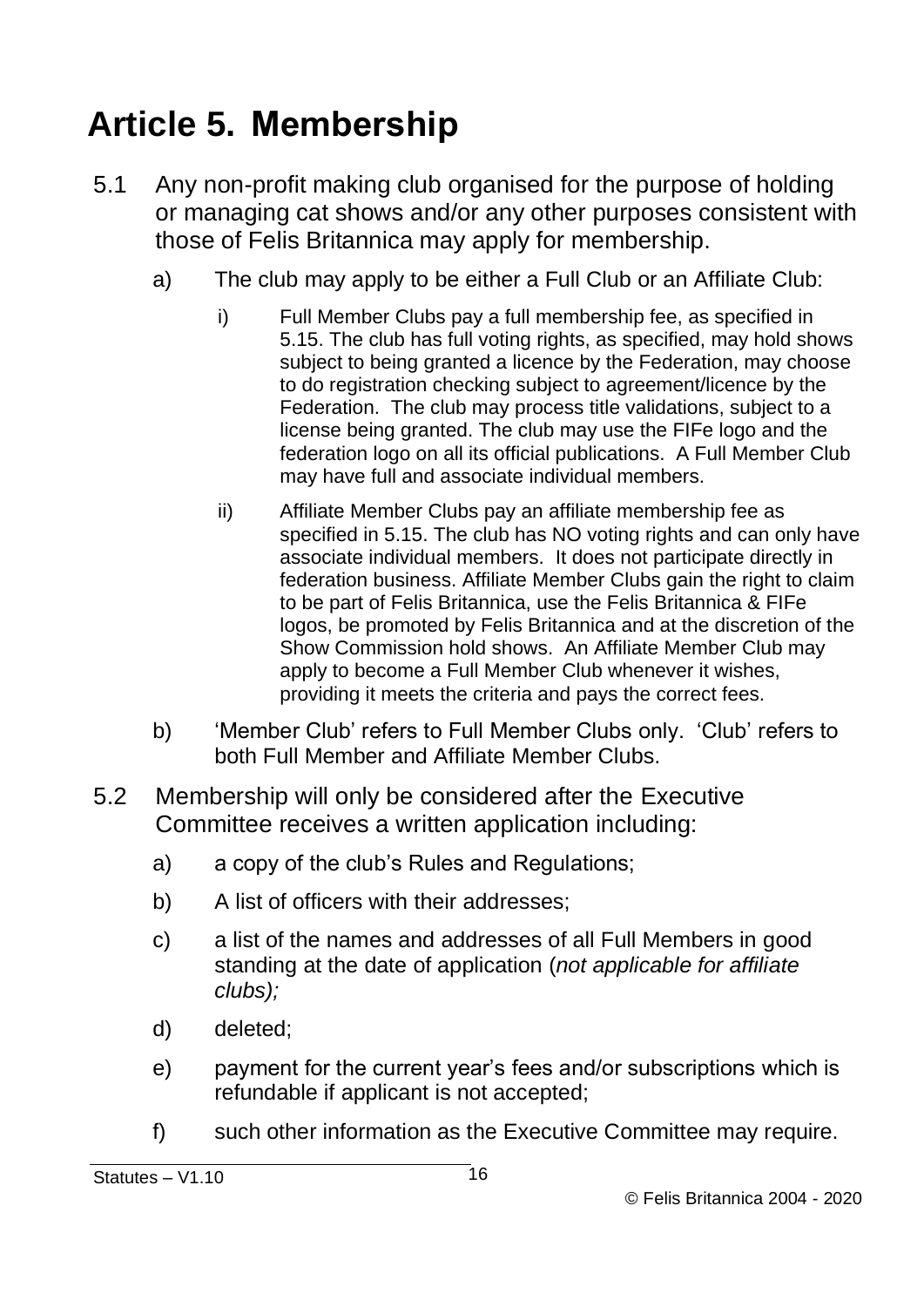- g) *The most recent financial statement (for member clubs)*
- 5.3 The club rules should include the following statements/information:
	- a) That the club undertakes to follow the rules of Felis Britannica and FIFe.
	- b) That it is clear from the name of the club that it is a cat-club.
	- c) Where a club is geographically based, it must be stated which geographical region it is intended to represent.
	- d) Where a club is a speciality breed club, it must be stated which breed(s) the club intends to represent.
- 5.4 Correct applications with accompanying paperwork, shall then be submitted to the Executive Committee for consideration at the next scheduled committee meeting. Where information is provided or obtained that may be detrimental to the application being successful, the information will be provided to the applicant with enough time for the applicant to prepare a written rebuttal.
- 5.5 The Executive Committee will take the application into consideration after any further information that may be needed has been received.
- 5.6 The Executive Committee may only vote to accept the application for membership, vote not to accept the application for membership, or delay consideration pending receipt of additional information.
- 5.7 The Executive Committee may confer only probationary membership.
- 5.8 On successful application the Executive Committee shall grant probationary membership to the club. Full membership approval shall be considered at the following AGA, and shall be on the agenda for consideration. During the probationary period, the probationary club shall have the full rights of any Member Club, with the exception that they may not vote during an AGA until their membership has been approved.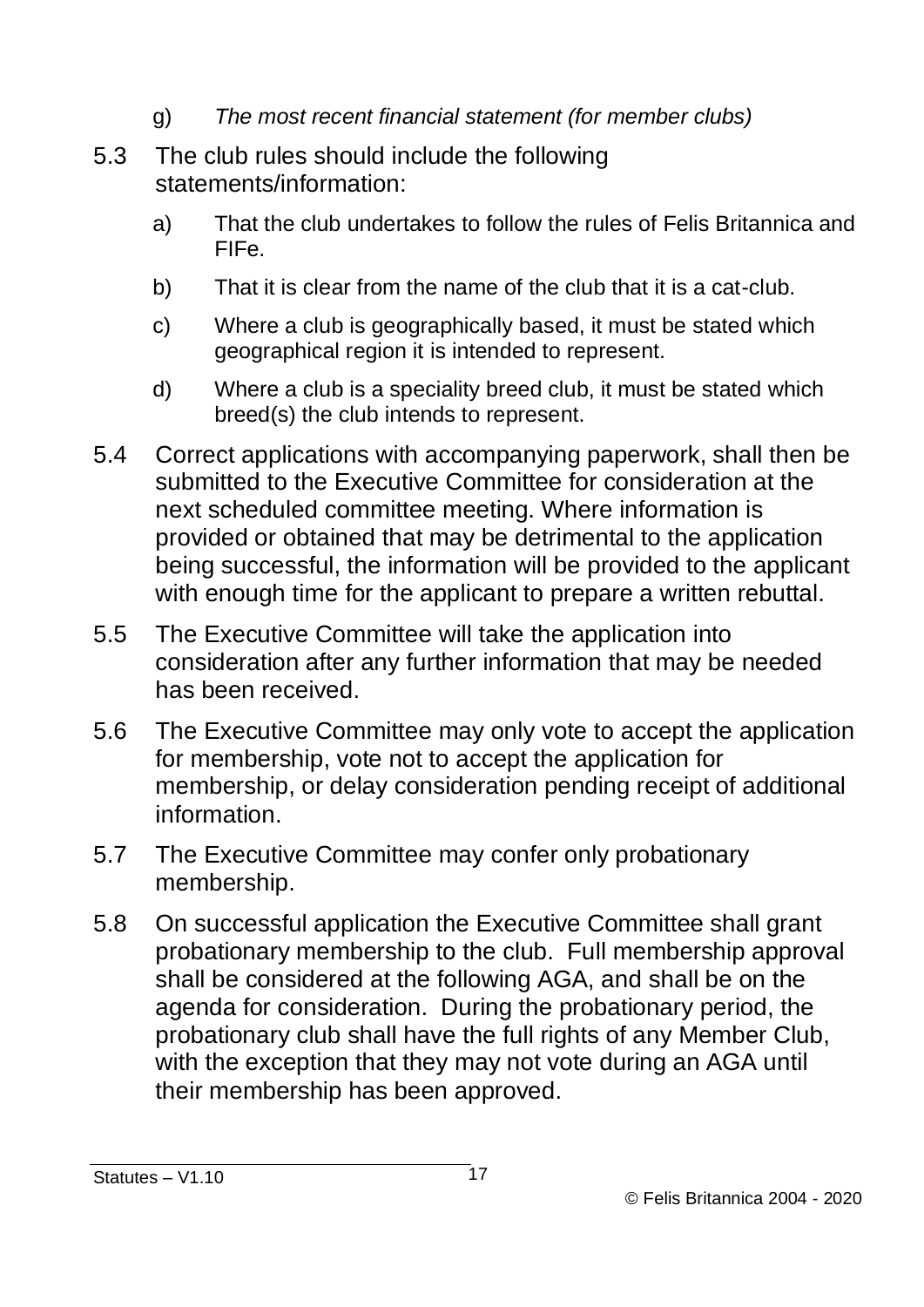- 5.9 Any application rejected does not prevent re-application. The Executive Committee shall give reasons as to why the applications was rejected and guidance as to what is required to assist in a future application being successful.
- 5.10 Applications will not be unreasonably withheld and the decision of the Executive Committee may be appealed to the AGA. Any such appeal must be received, in writing, by the General Secretary, in time to be included on the AGA agenda and circulated with the paperwork.
- 5.11 Individual memberships
	- a) An individual member may be a Full Individual Member in one (1), and only one (1), Felis Britannica Member Club ensuring that they have only one vote in federation matters and they must declare which club they are a full member in.
	- b) Individual members may be associate members in as many clubs (full or affiliate) as they wish.
	- c) Individual associate members in all clubs will have voting rights on their own club's internal matters, but may not participate in votes relating to federation business.
	- d) An individual member who is a Full Member of any Felis Britannica Member Club is also a member of FIFe, and subject to FIFe rules and regulations.
	- e) All individual members that are officers of FB and /or its member clubs must register all kittens with FB.
- 5.12 Resignation of membership
	- a) If a Member Club wishes to resign their membership of Felis Britannica, they may do so but confirmation must be addressed in writing to the Executive Committee, the resignation is then effective immediately on receipt, and all subscriptions/fees paid will be forfeit
	- b) Resignation of individual members can only be dealt with by each Member Club concerned.
	- c) Where an individual member resigns their full membership in one club, in order to join another club as a full member, a resignation form must be completed and submitted to the member's current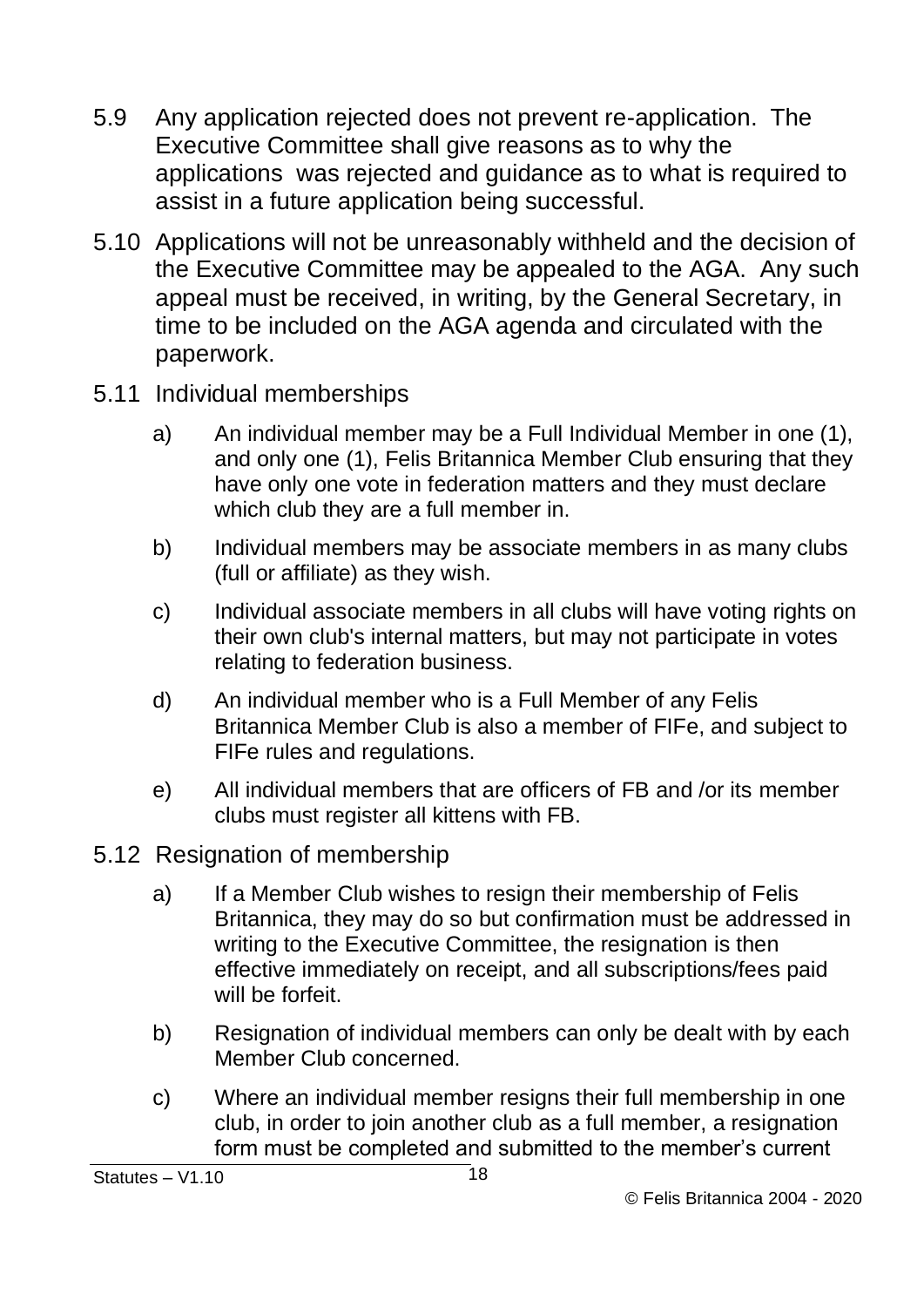club. The club shall stamp & sign the form, and return it to the member who must pass the completed form to their new club to finalise the transfer.

- d) The resignation form must be completed and returned by the existing club, the member transferring and the new club within seven days of receipt. The resignation form once completed by all parties, should be forwarded to the General Secretary by the new club within seven days
- e) This article does not apply to international transfers
- f) No club shall offer financial incentives, positions with clubs or instigate, via verbal or written communication, transfer of membership from one club to another.
- 5.13 deleted
- 5.14 deleted
- 5.15 Membership and membership lists

Each Member Club must no later than the 15th January: Forward a list detailing the name and postal address for each individual member to the General Secretary of Felis Britannica

Each Member Club must no later than the  $31<sup>st</sup>$  January:

- a) Pay a membership fee previously determined by an AGA.
- b) The basic fee is equal to the fee for 55 individual members.
- c) Clubs that have more than 25 members pay the basic fee for the first 25 members and an additional fee equal to the individual membership fee for each member from the 26th onwards.
- d) deleted

Each Affiliate Club must no later than the 31<sup>st</sup> January:

- e) Pay a club membership fee previously determined by an AGA.
- 5.16 Lapsed and terminated membership
	- a) Any club that has terminated its membership, or allowed membership to lapse, without settling all outstanding monies owed to FB, may not renew its membership until all such debts are settled in full, or some other arrangement had been reached with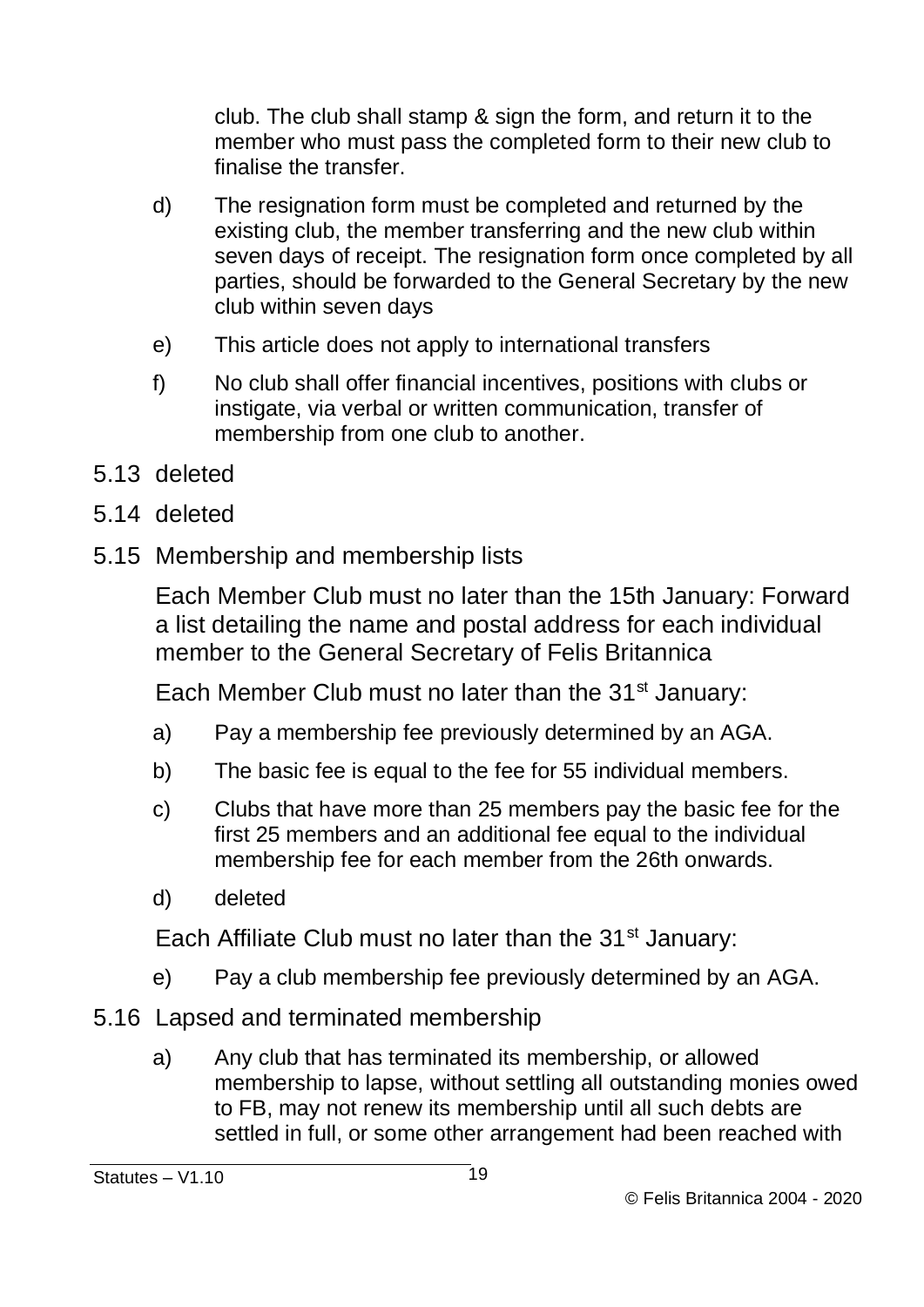FB.

- b) Individual committee members of any club subject to 5.16b may not hold a committee or officer position within FB, or any FB club, until all club debts are cleared.
- 5.17 New full member clubs applying to join Felis Britannica should submit their most recent financial statement to demonstrate that they are financial viable, and existing full members clubs are asked to demonstrate, by submission of independently examined annual accounts, that they continue to be financially viable, the determining criteria for which is set at the AGA each year. The submission from existing full members clubs is to be received by the 31<sup>st</sup> January.

If a club does not meet the set financial criteria, then the FB Treasurer, or person appointed by the EC, will attempt to assist the club improving their financial situation.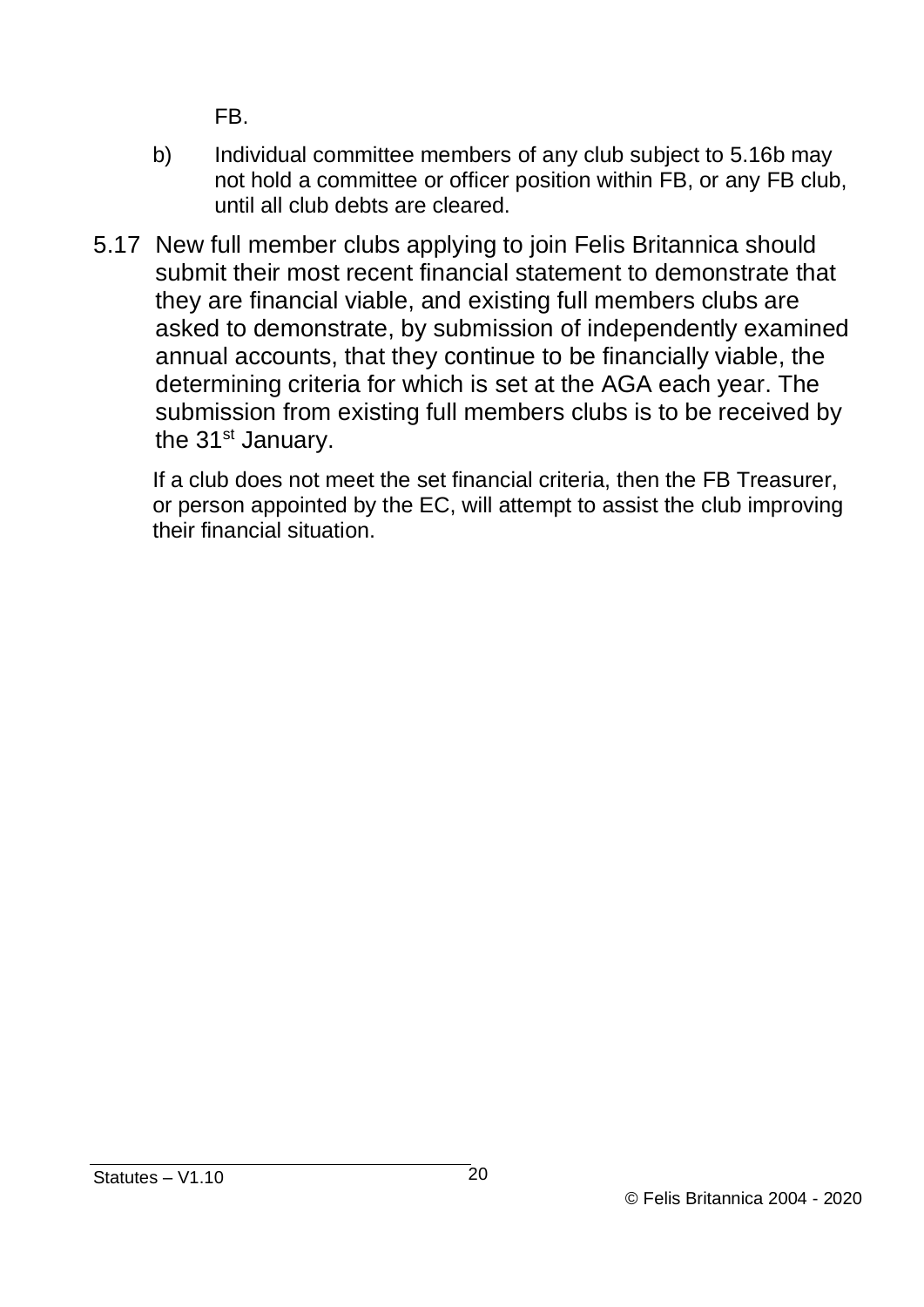#### <span id="page-20-0"></span>**Article 6. Annual General Assembly**

6.1 Felis Britannica's highest decision-making authority is the Annual General Assembly.

The Annual General Assembly is to be held once a year, at a place and time to be advised no later than 90 days prior to the date of the FIFe General Assembly. Felis Britannica's Executive Committee shall decide the place and timing.

6.2 Invitation to AGA

All proposals / documents that are to be discussed during the AGA should be included with the AGA agenda, an exception is the final accounts, these should be made available to the clubs no later than 14 days before the date of the meeting. A preliminary financial statement should be enclosed with the initial invitation.

6.3 Timescales

The date and venue of the AGA shall be notified to members no later than 90 days in advance. Members shall be invited to submit proposals and/or to nominate candidates to the Executive Committee, or any Commissions, no later than 60 days prior to the AGA. The General Secretary must receive such proposals and nominations no later than 35 days prior to the AGA.

The AGA agenda shall be dispatched to the clubs no later than 21 days prior to the AGA and the clubs shall send an acknowledgement immediately upon receipt

- 6.4 Proposals and rights of proposal at the Felis Britannica AGA
	- a) Member Clubs, the Executive Committee and Felis Britannica's Commissions each have the right to submit three proposals for discussion during the AGA.
	- b) Felis Britannica's Commissions have only got the right to submit proposals and suggestions that are of relevance to each Commission's own area of interest in accordance with their mandates issued by the Executive Committee.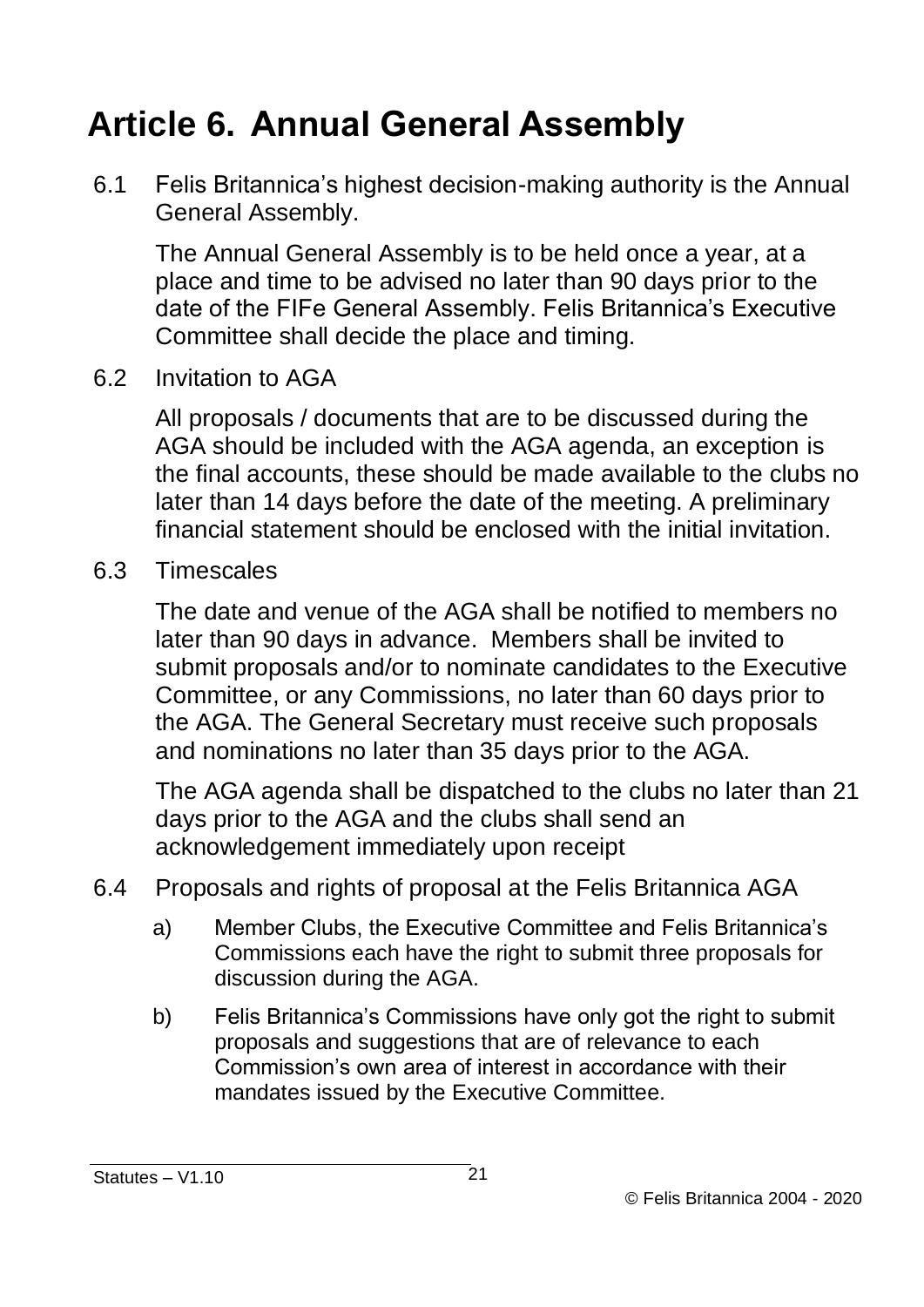- c) Felis Britannica's Executive Committee has, in addition to the three proposals laid out above, also got the right to submit further proposals relating to the rules of Felis Britannica.
- 6.5 The Executive Committee shall every year invite the Member Clubs and Commissions to submit proposals to the AGA.
- 6.6 Any proposals to be discussed at the AGA should reach Felis Britannica General Secretary no later than 35 days prior to the AGA.
- 6.7 All proposals of the same nature/concerning the same thing shall to be dealt with together.
- 6.8 Proposals that are to be forwarded to the FIFe General Assembly must be clearly marked as such when submitted.
- 6.9 Only issues noted on the agenda may have a decision taken on them, the only exception is when an urgent issue under 'Any other business' receives the required majority.
- 6.10 The right to vote and the number of votes

Only Member Clubs may vote at the AGA. The number of votes for each club is dependent upon the number of Full Individual Members in each club, as declared to Felis Britannica annually.

| 10    |  |             | 25 one (1) vote          |
|-------|--|-------------|--------------------------|
|       |  | 26 - 75 two | $(2)$ votes              |
|       |  |             | 76 - 150 three (3) votes |
|       |  |             | 151 - 250 four (4) votes |
| 251 + |  |             | five $(5)$ votes         |

- 6.11 Votes may not be made by proxy or by power of attorney to another party.
- 6.12 The AGA is able to make decisions based on the number of clubs that are members at such time as the date of the AGA is notified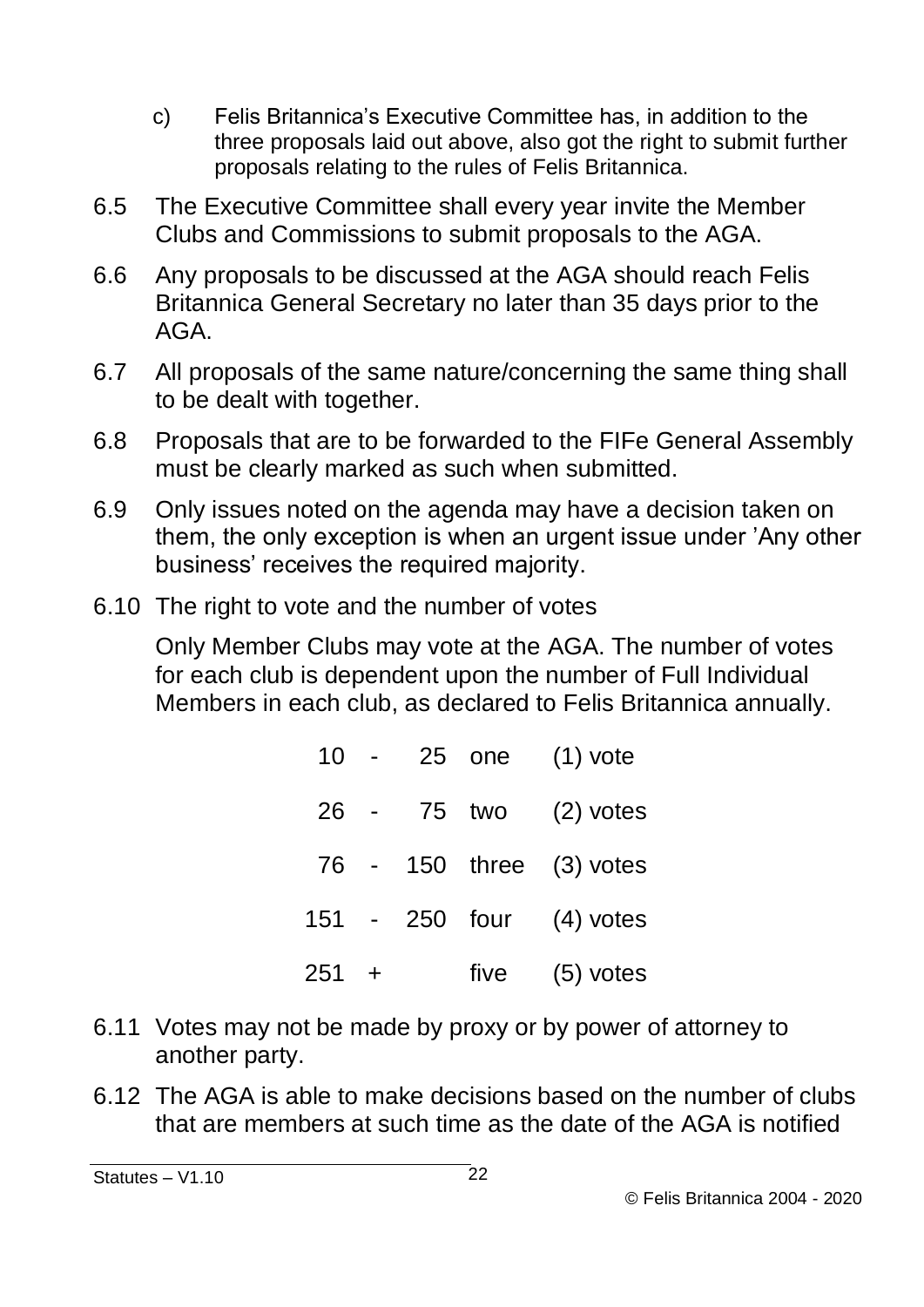to the Member Clubs.

- 6.13 Decisions will be made by a show of hands with the sole exception of the election of officers when such decisions shall be taken with use of paper ballot. In order to protect this right to open voting, a 75% majority of members present and voting is required for any proposal that modifies this article (6.13)
- 6.14 Unless otherwise indicated, a simple majority decides votes.
- 6.15 Elections will be held for all vacant positions, where there are one or more candidates for a post. If a position is unopposed, then this shall be clearly stated in the AGA Agenda.

Elections require an absolute majority where there is only one candidate.

- 6.16 Decisions regarding new rules or changes to rules will come in to effect on the date agreed at that AGA and in accordance with 3.3.
- 6.17 Eligibility for Election
	- a) Any Full Individual Member of any of the Member Clubs is eligible to candidature for a position on the Executive Committee, the Commissions and other posts of trust within the federation of Member Clubs.
	- b) The Judges Co-Ordinator should be FIFe judges who are permanently resident in the United Kingdom and a member of one of Felis Britannica Member Clubs.
	- c) At the end of their term of office, any Executive Committee or Commission member is eligible to stand for re-election. The General Secretary shall, no later than 90 days prior to the AGA, notify any officer that their term of office is drawing to an end, and ascertain whether or not they wish to stand for re-election for the post.
- 6.18 Participants at the General Assembly
	- a) The AGA is made up from:
		- i) Delegates from Member Clubs
		- ii) The Executive Committee
		- iii) The Commission representatives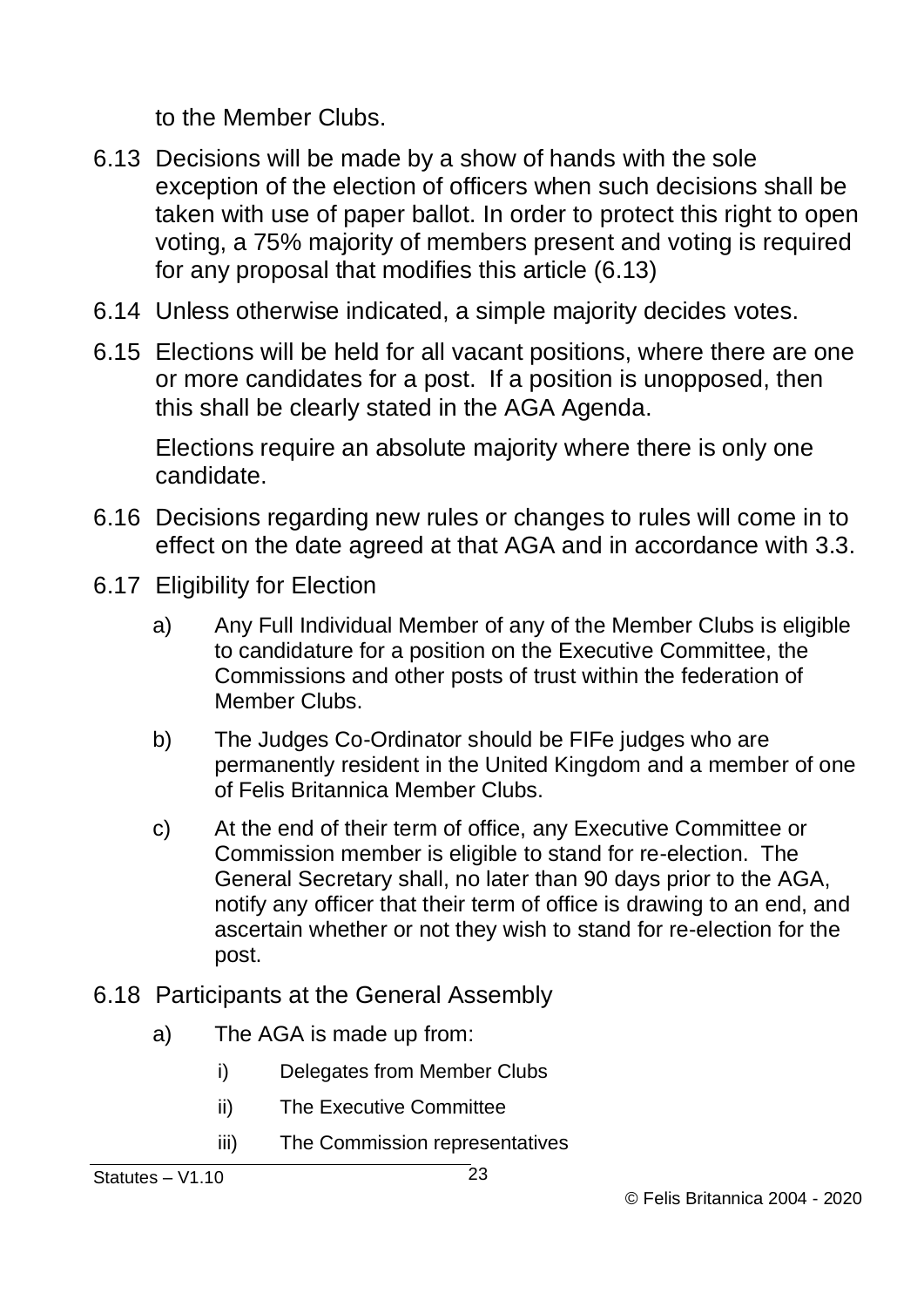- b) The AGA may invite any person present to speak on a subject under discussion.
- c) The Member Club delegates have full rights to comment and decide on all matters.
- d) Only clubs that are Felis Britannica members before the January 1 of the year of the AGA may send representatives with voting rights.
- e) Member Clubs may send two representatives, one (1) delegate and one (1) advisor. The club's delegate shall vote on all proposals unless they are not present during the vote, in which case the advisor shall be eligible to vote in their absence.
- f) Members of the Executive Committee may not also represent an individual club at the AGA.
- 6.19 Notification of participation

Felis Britannica should be notified no later than seven days prior to the AGA of the name(s) of their delegate and advisor that will be attending.

6.20 Order of meeting

The AGA shall be opened by the President who will then determine that the meeting has been properly called. The meeting shall then elect a Chairman of the meeting, who shall oversee proceedings for the duration of the AGA, and a Secretary of the meeting to take minutes. At the close of the meeting the Chairman of the meeting and the Secretary of the meeting shall be deemed to have automatically stood down from their positions, and thanked on behalf of the Executive Committee

At the AGA the following issues should be dealt with and noted in the minutes:

- a) Call to meeting and determination of right to vote.
- b) Determine that the invitation to the meeting has been made in the proper manner.
- c) Determine the order of the meeting.
- d) Election of chairman and secretary for the meeting.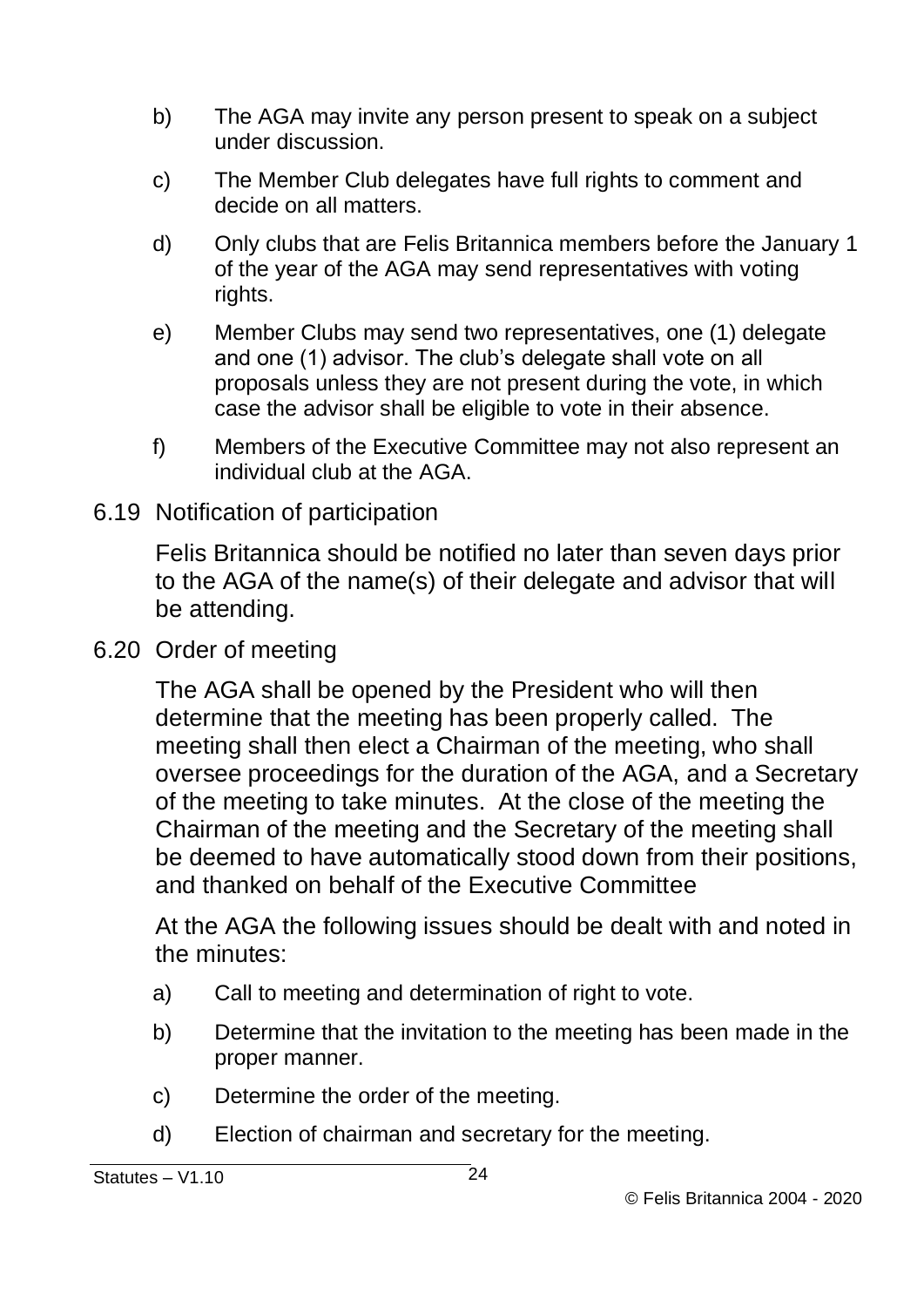- e) Election of two people to ratify the minutes and two people to count the votes.
- f) Acceptance of previous AGA minutes.
- g) The Executive Committee (including advisory bodies and Disciplinary Commission) to summarise the activities of the past year.
- h) The financial statement for the past financial year.
- i) The Treasurer's summary of the financial activities of the Executive Committee during the past financial year and shall be verified by an external examiner. The Executive Committee shall be discharged of their responsibility for the previous year's finances
- j) Further issues regarding previous year's activities brought to the attention of the AGA.
- k) Determination of subscription fees for the coming year
	- i) membership fees
	- ii) other fees
- l) Determination of financially viable criteria
- m) Decision about fees (to external examiner, consultants etc.)
- n) Presentation, of the activity plan of the federation for the coming year, together with the interim budget for the year ahead.
- o) Election of Officers and Committees:
	- i) Executive Committee
	- ii) Members of the Felis Britannica Commissions. One member for each Commission to be elected chairman.
	- iii) External examiner.
- p) Proposals received within allocated time to be dealt with. Proposals received later than the advertised deadline will not be dealt with
- q) Any other business.
- r) Close of meeting.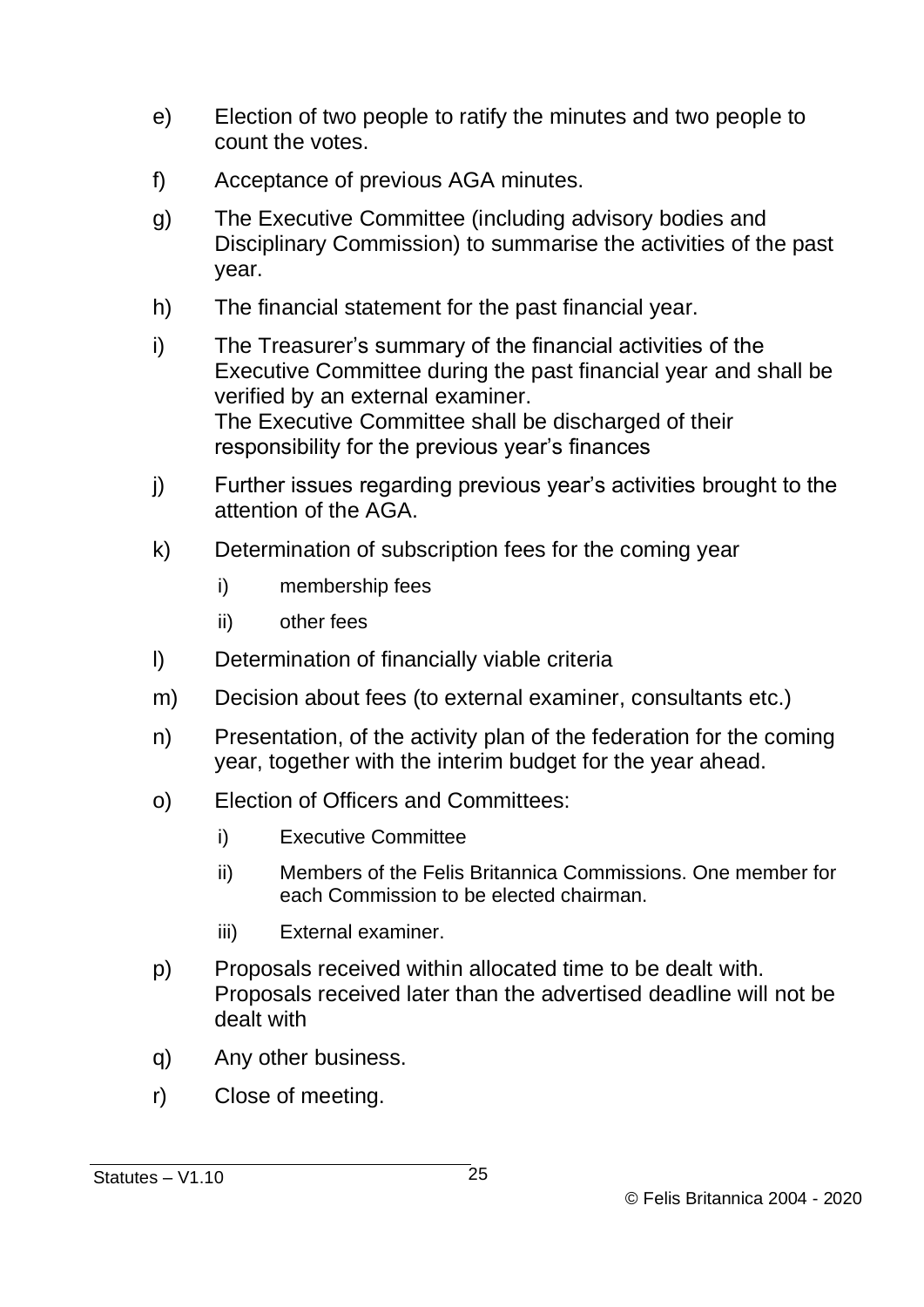- 6.21 No decisions that may have major financial impact on either the federation or its members may be decided upon unless they were included on the original agenda that was sent together with the invitation to the AGA.
- 6.22 Any proposal that is defeated at an AGA cannot be resubmitted the following year. This does not apply to proposals that are withdrawn or postponed.
- 6.23 Anyone may attend the AGA as an observer but may only make a contribution to the meeting if so invited as per 6.18b.
- 6.24 Elections
	- a) All elections are for a mandate period of 3 (three) years.
	- b) deleted
	- c) deleted
- 6.25 Chairperson for the AGA
	- a) During points 6.20a) to 6.20d) a person from the Executive Committee will serve as chairperson. If present, this shall be the President. For the rest of the meeting a person elected by the representatives at the meeting will serve as chairperson.
	- b) Before the final vote on any agenda item is taken, the chairperson is to read out the full text of the item as it appears in the original form or, if it has been changed, state the changes from the original format. The vote is to be held directly after the reading of the item.
- 6.26 External Examiner
	- a) The external examiner has the right to continual information about the finances of Felis Britannica; they may also at any time inspect any AGA and any committee meeting minutes as well as any other documents deemed relevant.
	- b) The Treasurer should inspect the financial activities for the year and give to the Executive Committee a statement of accounts that should be included with the invitation to the AGA.
	- c) Each year the Executive Committee shall have an independent financial audit trail produced and submitted to the AGA for approval.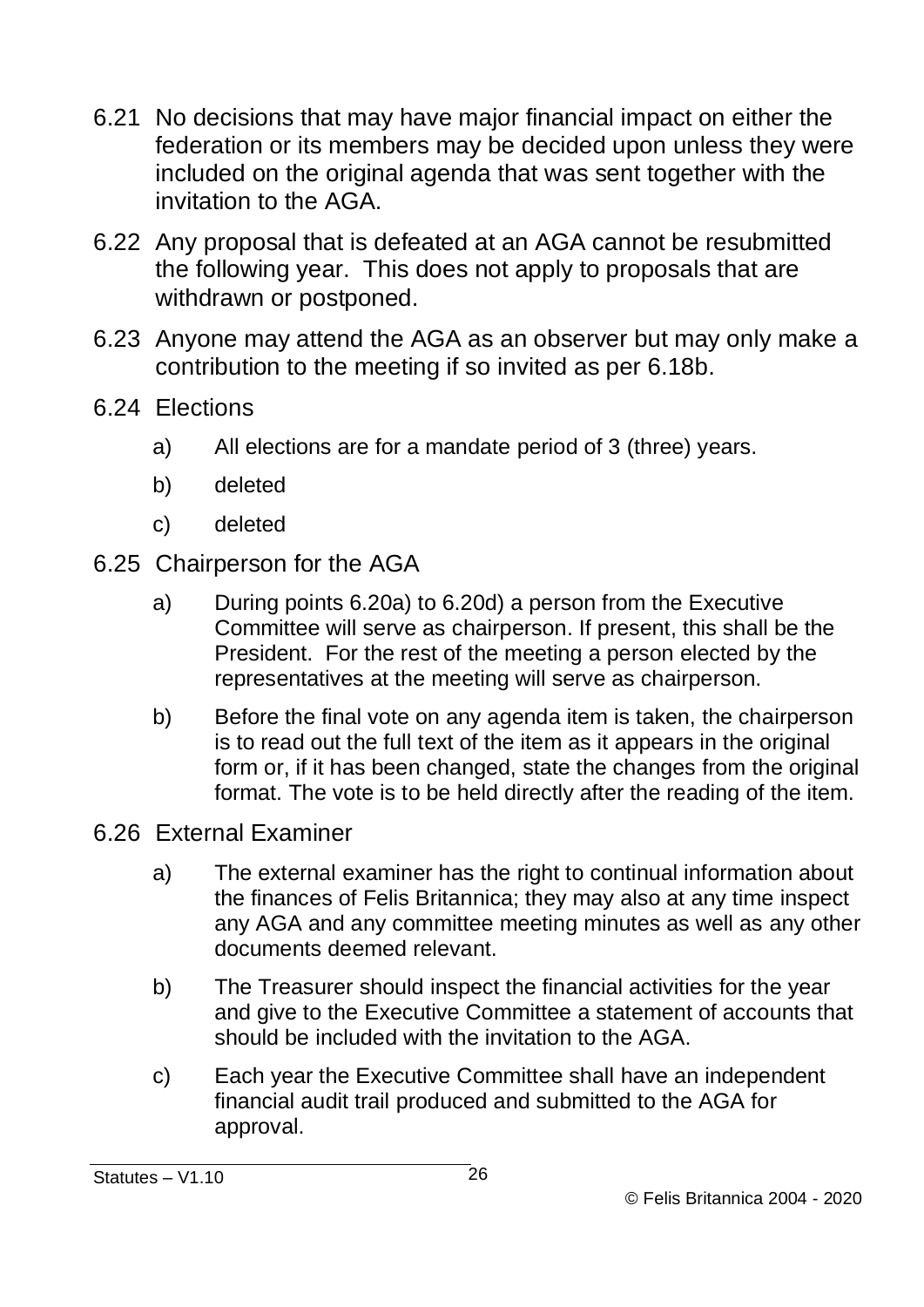#### 6.27 AGA Minutes

Minutes from the AGA must be distributed to the Member Clubs no later than 62 days from the close of the meeting. If one of the persons elected to ratify the minutes, has not ratified them within 7 days of receiving them then they may be regarded as ratified providing the minutes have been signed off by the chairman of the meeting and the one remaining person elected to ratify the minutes.

- 6.28 Individual members
	- a) The Member Clubs shall distribute the minutes of the Felis Britannica General Assembly to all Full Individual Members no later than 30 days after they have been received.
	- b) The Member Clubs shall consult its membership with regard to proposals and nominations it wishes to take to the Felis Britannica AGA. At least 21 days notice shall be given.
	- c) The Member Clubs shall distribute the Felis Britannica AGA paperwork to all its Full Individual Members and arrange a club meeting to discuss the forthcoming AGA, determination of the club's delegate plus advisor and the club's policy on the AGA proposals/nominations. The meeting shall be held at such time and place as to make it possible for the largest number of members to attend. At least 21 days notice shall be given. A copy of the notice of the meeting shall be sent to the FB General Secretary. FB shall have the right to send and observer to any club meeting. Clubs failing to comply with this statute shall forfeit the rights outlined in Articles 4,10b, 6.3 and 6.10.
	- d) All documents and paperwork shall be available in electronic form.
- 6.29 Extraordinary general assembly
	- a) The Executive Committee may call an extraordinary general assembly (EGA) at its own discretion.
	- b) The Executive Committee is obliged to call an EGA when asked to do so by the external examiner to Felis Britannica or when Member Clubs with at least half the voting rights (as determined at the most recent AGA) request an EGA. Any demand for an EGA should be made in writing and must state the reason for the request.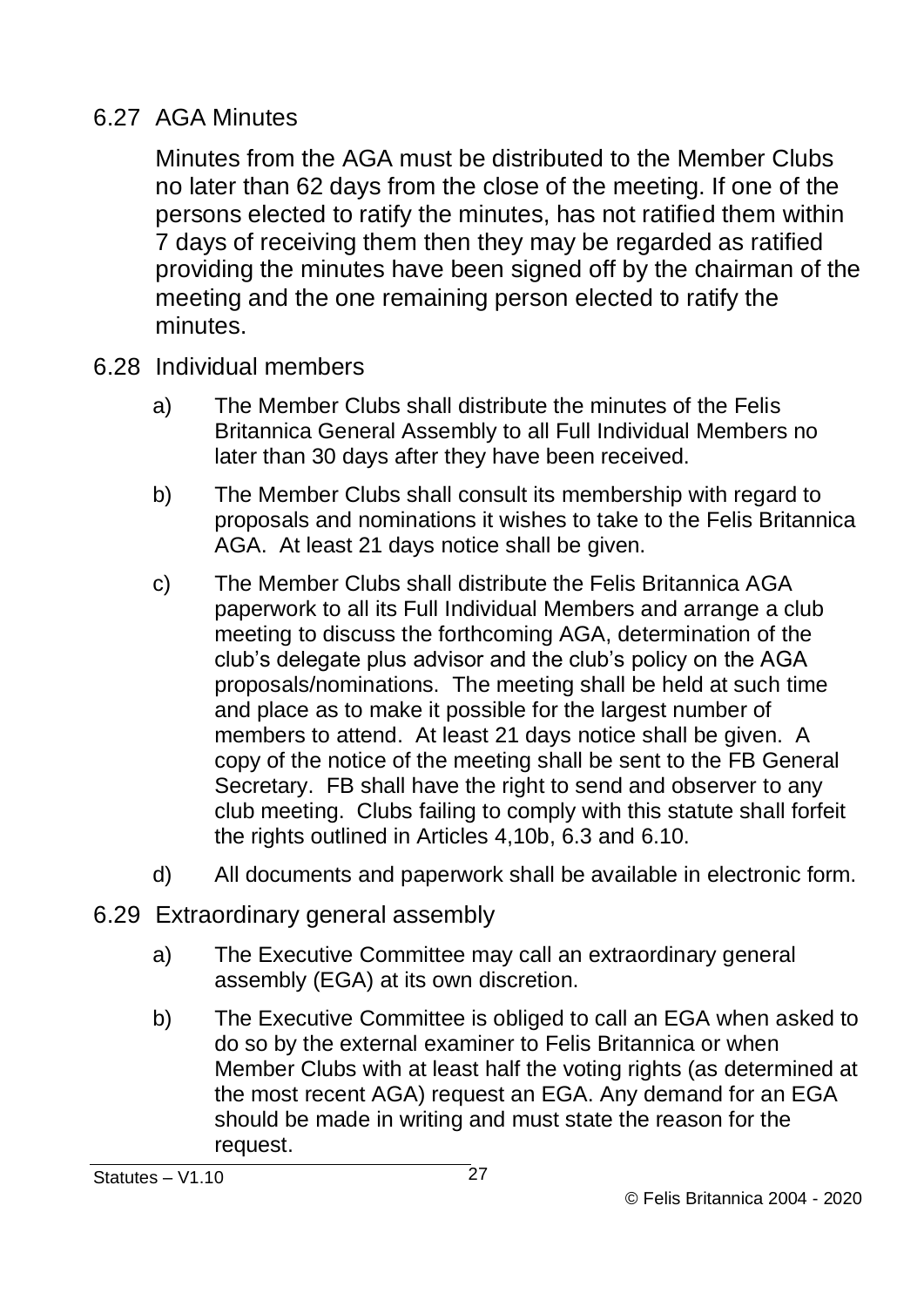- c) When the Executive Committee has received a request to hold an EGA they must call the meeting within 14 days and the meeting itself must be held within 30 days from the date when the invitation to the EGA is sent. The suggested agenda should be received by the Member Clubs no later than 14 days before the meeting.
- d) If the Executive Committee fails to call the EGA as set out above then the person/clubs requesting the EGA may do so themselves following the procedures set out above.
- e) The Member Clubs making the request shall pay the costs of calling and organising the extraordinary general meeting. If, however, the motion brought to the EGA is passed, then Felis Britannica will reimburse the Member Clubs all reasonable costs incurred.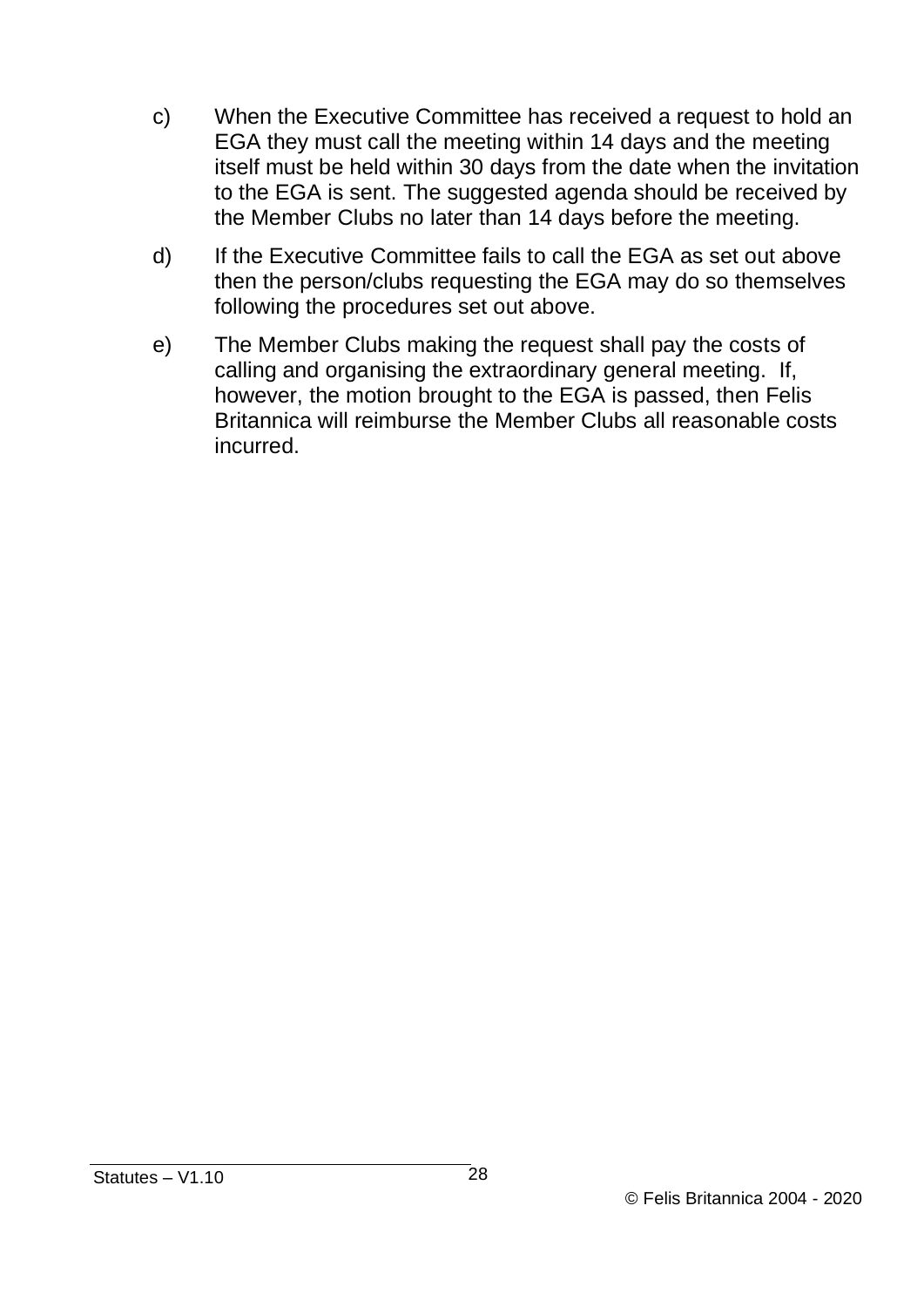### <span id="page-28-0"></span>**Article 7. Membership Rules**

7.1 Membership fee

If a Member Club has not paid its membership dues within thirty days of the due date, a reminder shall be sent allowing a further fourteen days for payment to be received. If after that date payment and/or any outstanding fees are still outstanding, the club will be considered suspended and will lose all its votes for the coming AGA. If payment is made after the 15th day the rights of voting will be restored at the next AGA but one.

- 7.2 Any club that has not paid their membership dues within twelve months of due date will be deemed to have relinguished their membership
- 7.3 All fees set will be valid from one AGA to the next.
- 7.4 Personal elections

In order that Felis Britannica should on the day be able to suggest a certain candidate for a particular post the candidate must be present at the AGA and declare themselves prepared to undertake the post.

Candidates not in attendance for the elections may be considered by the AGA if an apology has been given and the reason deemed acceptable to the AGA, the acceptance of said apology will be determined by paper ballot.

7.5 Update of rules and statutes

The Executive Committee is obliged to make sure that an up to date edition of the rules and statutes are issued every year.

7.6 Exclusion and suspension, definitions.

Exclusion: Any club that is excluded may not participate in any Felis Britannica activities.

Suspension: Any club or individual member that is suspended may not participate in any Felis Britannica activities for a stipulated amount of time.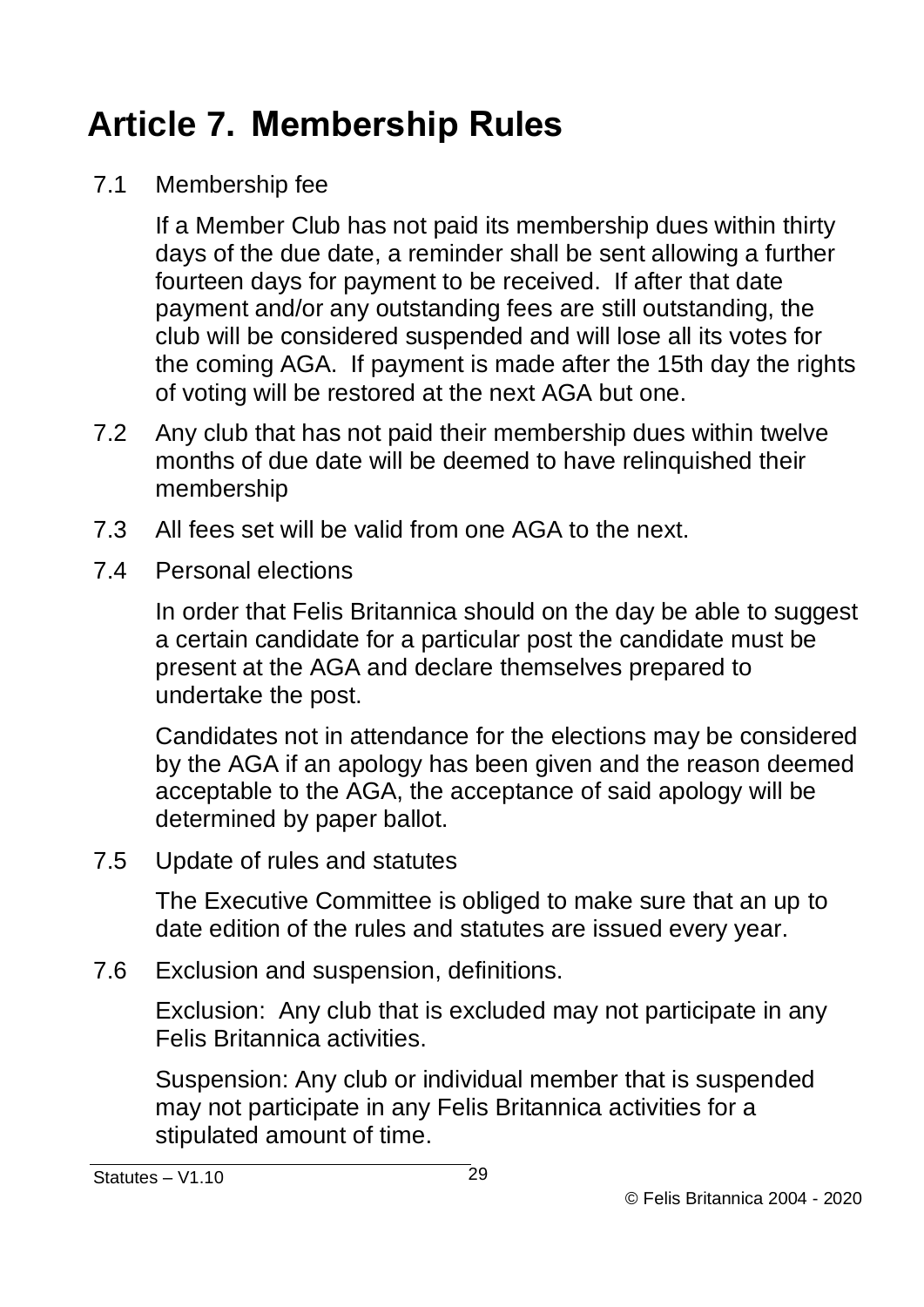- 7.7 Clubs deemed to be inactive may be suspended pending demonstrable action indicating the club is active. Inactivity will include, but not be limited to, failure to communicate with FB as expected, failure to respond to official communications as required, failure to provide updated membership lists as required, failure to process registrations in a timely fashion, failure to communicate with members etc.
- 7.8 Each member club shall send to the General Secretary within 2 days of the end of each month, a membership update in a method as required by the Executive Committee.
- 7.9 Each member shall send any official communication received from the General Secretary, if requested, to their entire membership within 7 days of receipt. Confirmation of distribution to the membership shall be sent to the General Secretary within seven (7) days of receipt by the member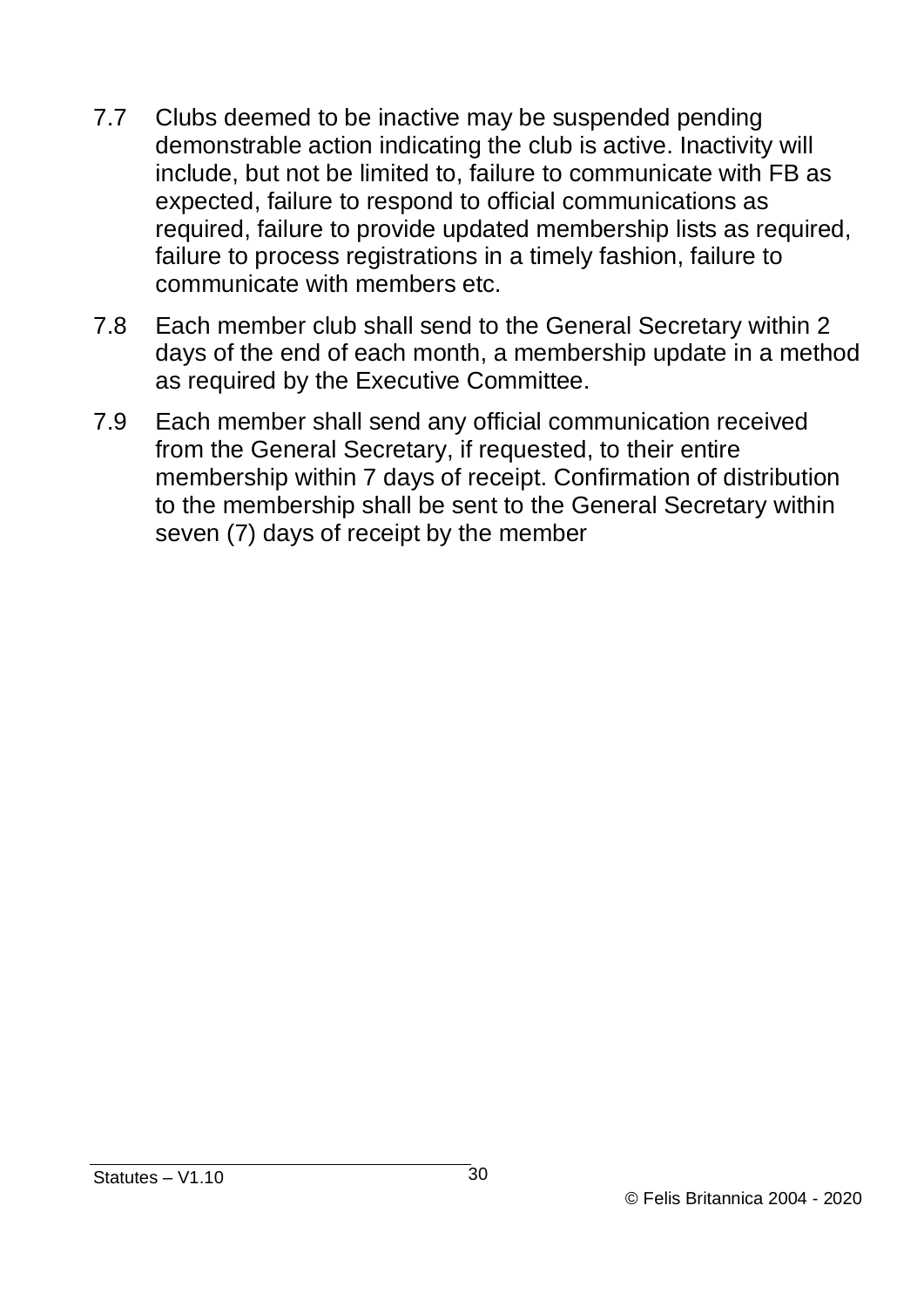#### <span id="page-30-0"></span>**Article 8. Annex**

8.1 deleted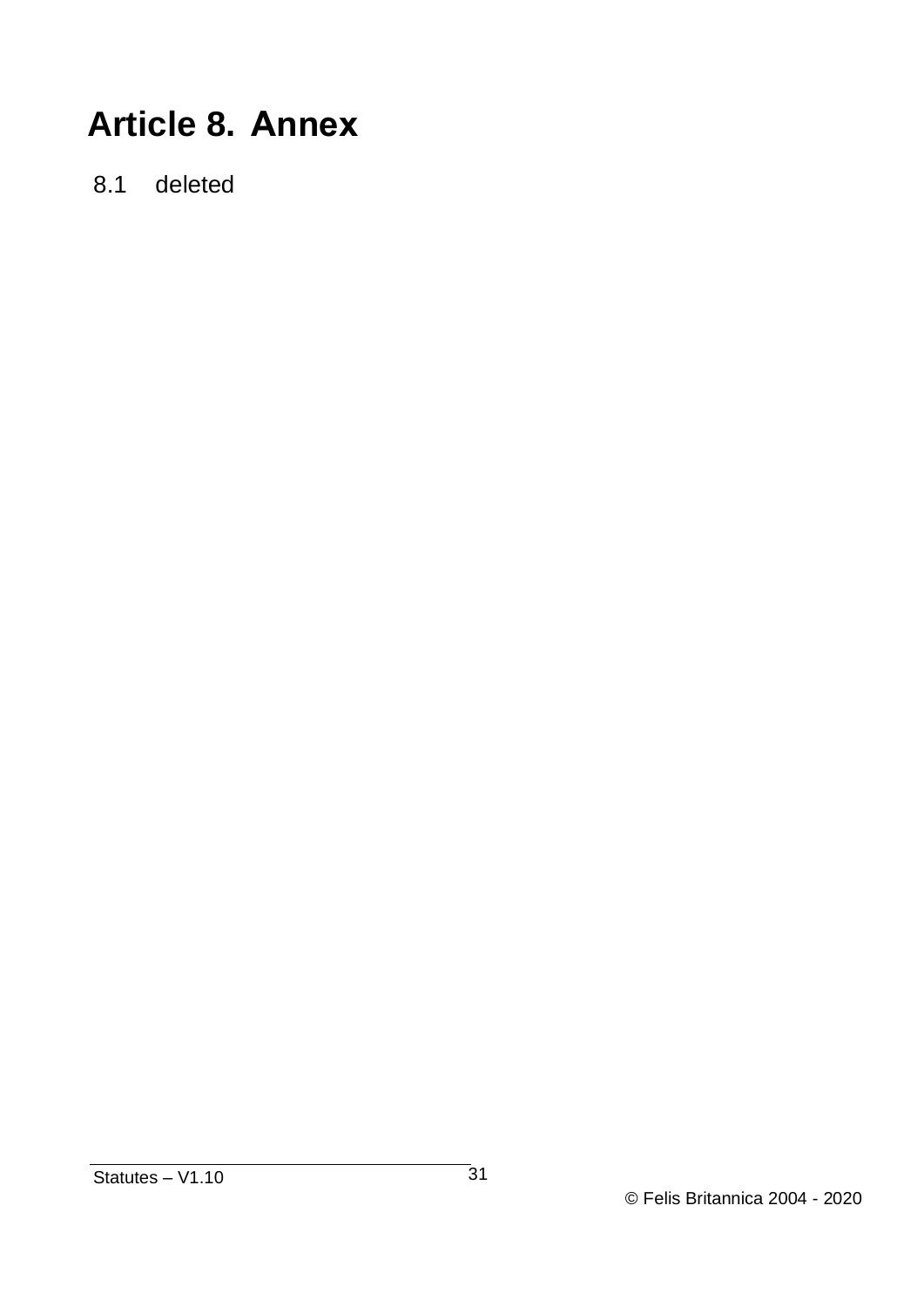#### Revision History

| Version 1.1           | 4 <sup>th</sup> February 2005                                                                                                                        |
|-----------------------|------------------------------------------------------------------------------------------------------------------------------------------------------|
| Article 3.6.c         | addition                                                                                                                                             |
| Article 4.6.a         | 'delegate' to replace 'surrender'                                                                                                                    |
| Article 5.13.c        | addition                                                                                                                                             |
| Article 6.15          | addition of second paragraph                                                                                                                         |
| Article 6.20.i        | addition of second paragraph                                                                                                                         |
| Article 8.1           | treasurer and accountant amalgamated deleted                                                                                                         |
| Version1.3            | 5 <sup>th</sup> December 2005                                                                                                                        |
| Article 1.3           | addition                                                                                                                                             |
| Article 3.3 g         | to become 3.3 g i)                                                                                                                                   |
| Article 3.3 g ii)     | addition                                                                                                                                             |
| Article 4.1 a         | removal of 'the chairpersons and the supplementary members'                                                                                          |
| Article 4.1 i         | 'until the next AGA' clarified, 'replace' changed to 'stand in for'                                                                                  |
| Article 4.10 c        | H&W 'plus registrar and/or deputy registrar' to be added and S.C (3) plus (2)                                                                        |
| Article 4.12          | 'AGM' to be removed and 'AGA' to be added                                                                                                            |
| Article 5.1 a ii      | reworded and to include 'and at the discretion of the Show Commission hold<br>shows'                                                                 |
| Article 6.3           | Timescales added                                                                                                                                     |
| Article 6.13          | Decisions will be made by a show of hands is expanded                                                                                                |
| Article $6.18$ a) iv) | Felis Britannica Accountants deleted                                                                                                                 |
| Article 6.19          | 'one 31' replaced with 'seven', 'number of representatives' replaced with<br>'names(s) of their delegate and advisor' and 'and who they are' deleted |
| Article 6.20 i        | 'accountant's' replaced with 'treasurer', 'and shall be verified by an external<br>accountant' added                                                 |
| Article 6.20 n iii)   | 'one (1) internal accountant' replaced by 'external accountant'                                                                                      |
| Article 6.24 a        | replace with 'All elections are for a mandate period of 3 (three) years                                                                              |
| Article 6.24 b        | Supplementary members are elected for one year deleted                                                                                               |
| Article 6.24 c        | the first president shall be in office for twelve months, but may stand for re-<br>election' deleted.                                                |
| Article 6.26 a        | should read 'external accountants'                                                                                                                   |
| Article 6.26 b        | accountants replaced with 'treasurer'                                                                                                                |
| Article 7.1           | clarified to include 'any outstanding fees'                                                                                                          |
| Article 7.4           | additional second paragraph                                                                                                                          |
| Article 7.7           | addition                                                                                                                                             |
| Version1.5            | 14 <sup>th</sup> December 2007                                                                                                                       |
| Article 4.10 c        | Change number of full Show Commission members to five (5)                                                                                            |
| Article 4.11 a        | decision making changed to advisory.                                                                                                                 |
| Article 5.12 c        | Added                                                                                                                                                |
| Article 5.16          | Added                                                                                                                                                |
| Article 6.28 c        | Added requirements regarding meeting timing, location, notification to FB and<br>consequences of non-compliance.                                     |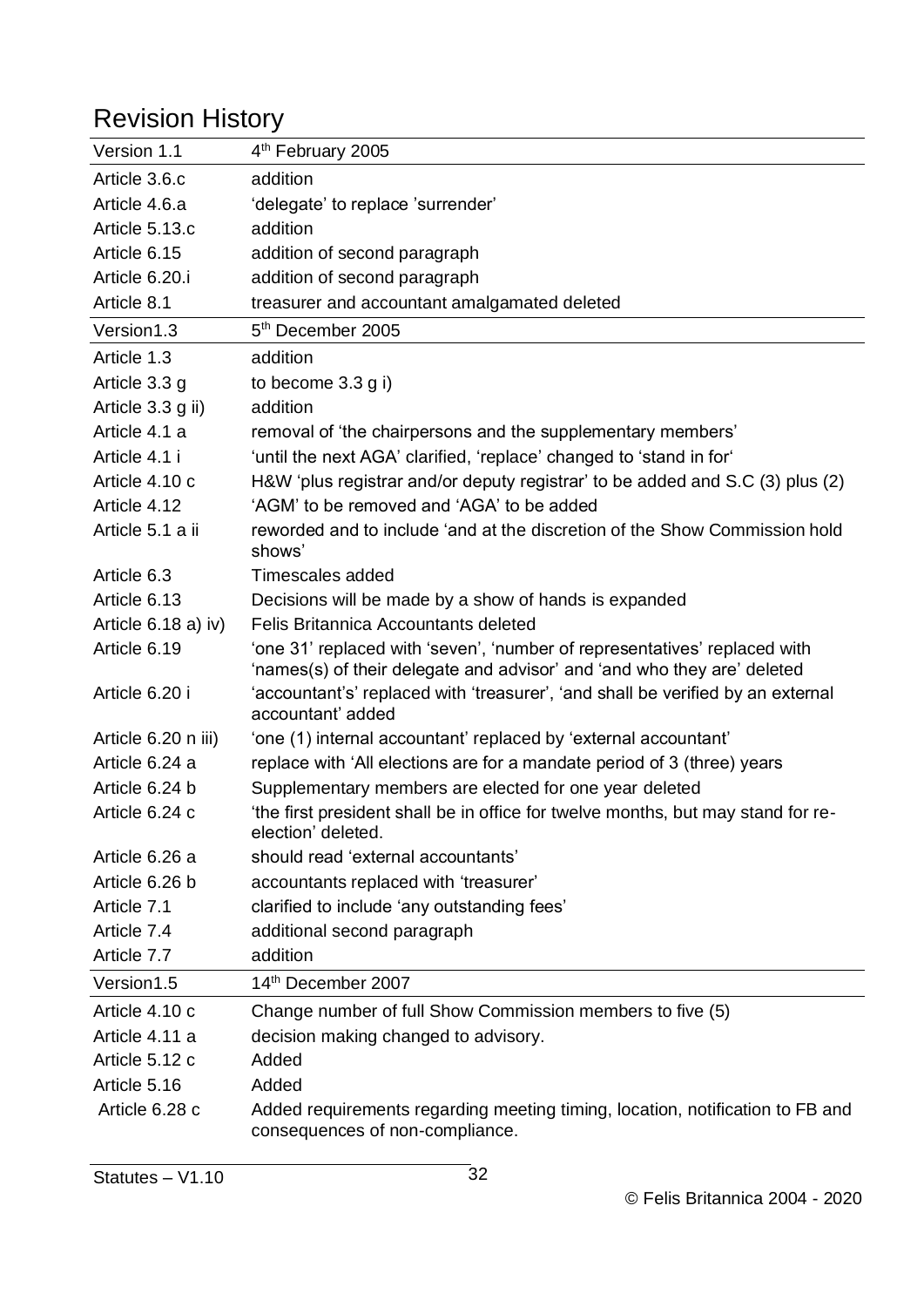| Article 6.29 b     | Member clubs required changed from half the clubs to clubs with half the<br>voting rights.                    |
|--------------------|---------------------------------------------------------------------------------------------------------------|
| Article 8.1        | Added                                                                                                         |
| Version1.6         | 28 <sup>th</sup> January 2009                                                                                 |
| Article 3.2        | Financial year changed from calendar year                                                                     |
| Article 3.5        | Split into two sections                                                                                       |
| Article 4.1 a      | Size of EC increased to include Commission chairs                                                             |
| Article 4.1 b      | Commission deputies made an elected post                                                                      |
| Article 4.1 d      | Definition of a quorate EC adjusted as a result of 4.1 a                                                      |
| Article 4.1 j      | Reworded                                                                                                      |
| Article 4.1 k      | addition                                                                                                      |
| Article $4.2 d v$  | Timescale added                                                                                               |
| Article 4.2 d vii) | Add "using the DC process"                                                                                    |
| Article 4.2 e      | added as a result of 4.10 h                                                                                   |
| Article 4.4 e      | changed from nominated to elected                                                                             |
| Article 4.10 d     | deleted                                                                                                       |
| Article 4.10 e     | Add "apart from the DC which does not require Commission meetings".                                           |
| Article 4.10 f     | amend from 4 to 3 as a result of 4.10 h                                                                       |
| Article 4.10 h     | Move judges commission duties to EC until 2011                                                                |
| Article 4.11       | Completely rewritten in line with new Disciplinary process                                                    |
| Article 4.14       | exclude the DC from this clause                                                                               |
| Article 5.12 d     | addition                                                                                                      |
| Article 5.12 e     | addition                                                                                                      |
| Article 5.12 f     | addition                                                                                                      |
| Article 5.13       | deleted                                                                                                       |
| Article 5.14       | deleted                                                                                                       |
| Article 5.15       | Deadline for membership list changed to January 15 <sup>th</sup>                                              |
| Article 5.15 d     | deleted                                                                                                       |
| Article 5.17       | added                                                                                                         |
| Article 6.24 c     | deleted                                                                                                       |
| Article 7.8        | addition                                                                                                      |
| Article 7.9        | addition                                                                                                      |
| Annex 8.1          | deleted                                                                                                       |
| Version1.7         | 31 <sup>st</sup> January 2011                                                                                 |
| Article 4.2 e      | Deleted                                                                                                       |
| Article 4.10 h     | Deleted                                                                                                       |
| Article 4.10 j     | Deleted                                                                                                       |
| Article 4.19       | Addition appointment of Judges Co-ordinator                                                                   |
| Article 4.20       | Addition appointment of Rules Co-ordinator                                                                    |
| Article 5.2 c      | Clarification for new affiliate clubs                                                                         |
| Article 5.2 q      | Addition                                                                                                      |
| Article 5.7        | Addition of deadline for submission of club accounts and determination of<br>criteria for financial viability |

Statutes – V1.10